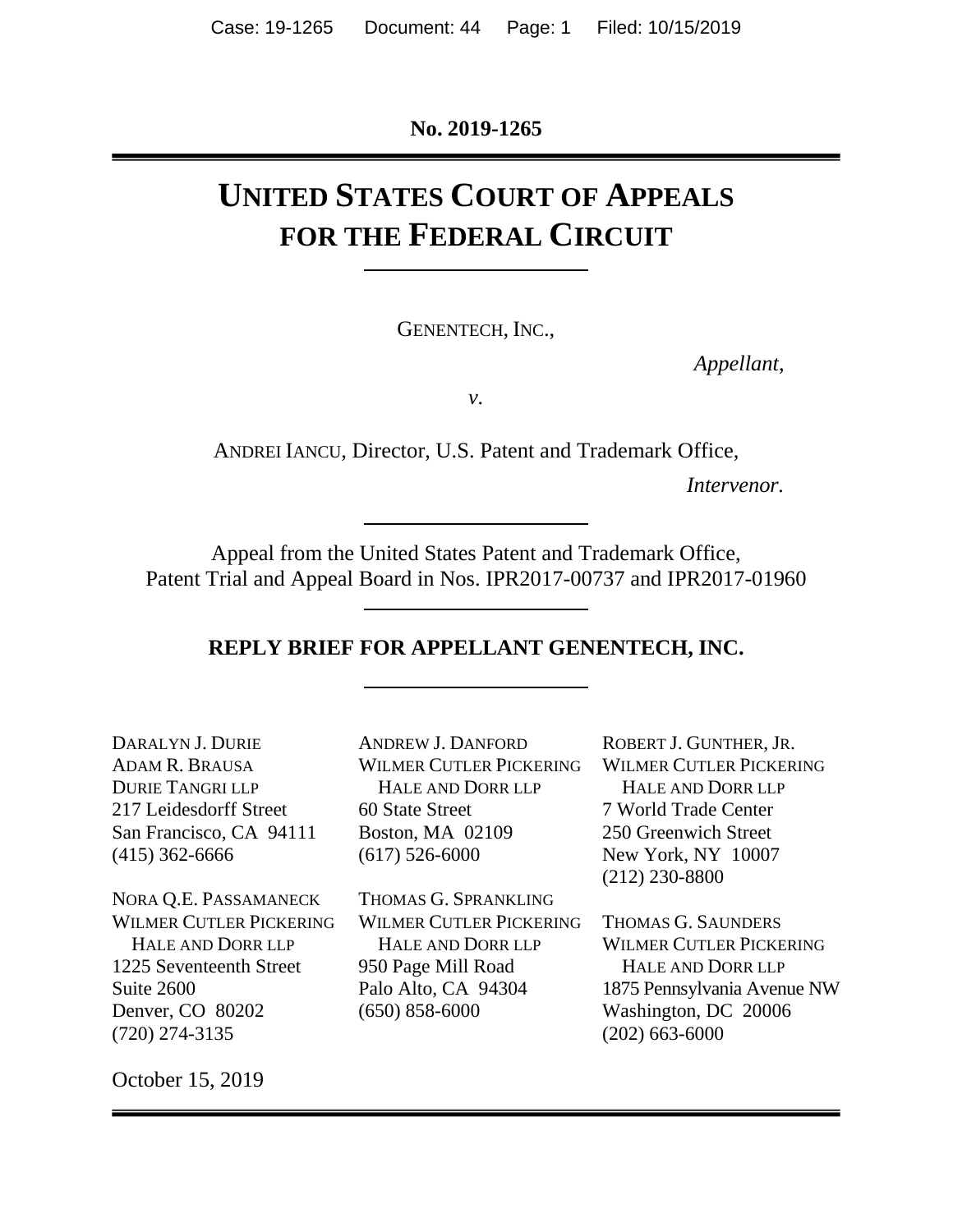### **CERTIFICATE OF INTEREST**

<span id="page-1-0"></span>Counsel for Appellant Genentech, Inc. certifies the following:

1. The full name of every party or *amicus* represented by me is:

Genentech, Inc.

2. The names of the real party in interest represented by me is:

Not applicable.

3. All parent corporations and any publicly held companies that own 10 percent or more of the stock of the party or amicus curiae represented by me are:

Genentech, Inc. is a wholly-owned subsidiary of Roche Holdings Inc. Roche Holdings Inc.'s ultimate parent, Roche Holdings Ltd, is a publicly held Swiss corporation traded on the Swiss Stock Exchange. Upon information and belief, more than 10% of Roche Holdings Ltd's voting shares are held either directly or indirectly by Novartis AG, a publicly held Swiss corporation.

4. The names of all law firms and the partners or associates that appeared for the party or amicus now represented by me in the trial court or agency or are expected to appear in this Court (and who have not or will not enter an appearance in this case) are:

WILMER CUTLER PICKERING HALE AND DORR LLP: Owen K. Allen (former), Lauren V. Blakely, David L. Cavanaugh, Lisa J. Pirozzolo, Kevin S. Prussia, Rebecca A. Whitfield (former)

5. The title and number of any case known to counsel to be pending in this or any other court or agency that will directly affect or be directly affected by this Court's decision in the pending appeal:

*Genentech, Inc. et al. v. Amgen Inc.*, No. 1:18-cv-00924 (D. Del.) *Genentech, Inc. v. Iancu*, No. 19-1263 (Fed. Cir.) *Genentech, Inc. v. Iancu*, No. 19-1267 (Fed. Cir.) *Genentech, Inc. v. Iancu*, No. 19-1270 (Fed. Cir.)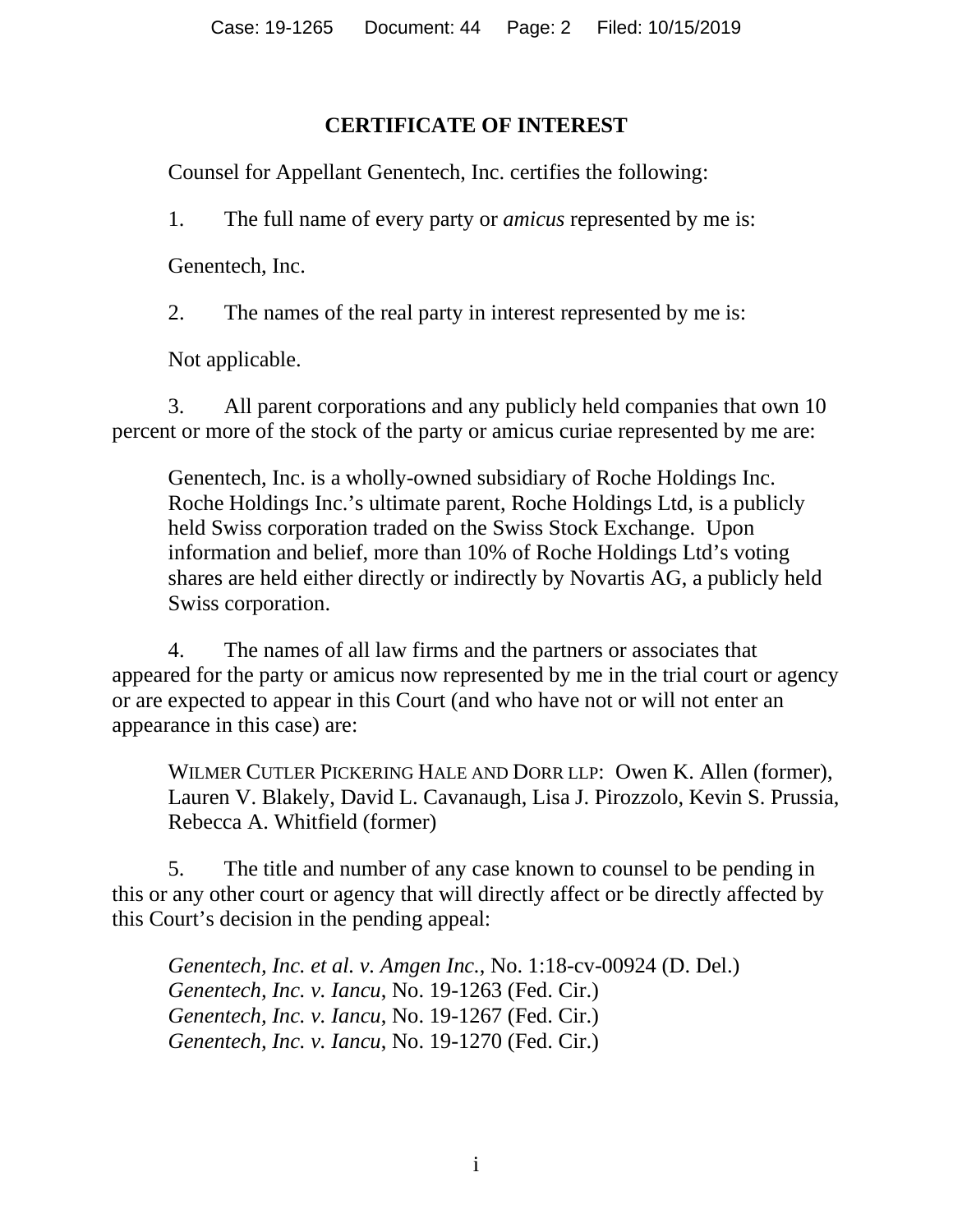Dated: October 15, 2019 /s/ Robert J. Gunther, Jr. ROBERT J. GUNTHER, JR. WILMER CUTLER PICKERING HALE AND DORR LLP 7 World Trade Center 250 Greenwich Street New York, NY 10007 (212) 230-8800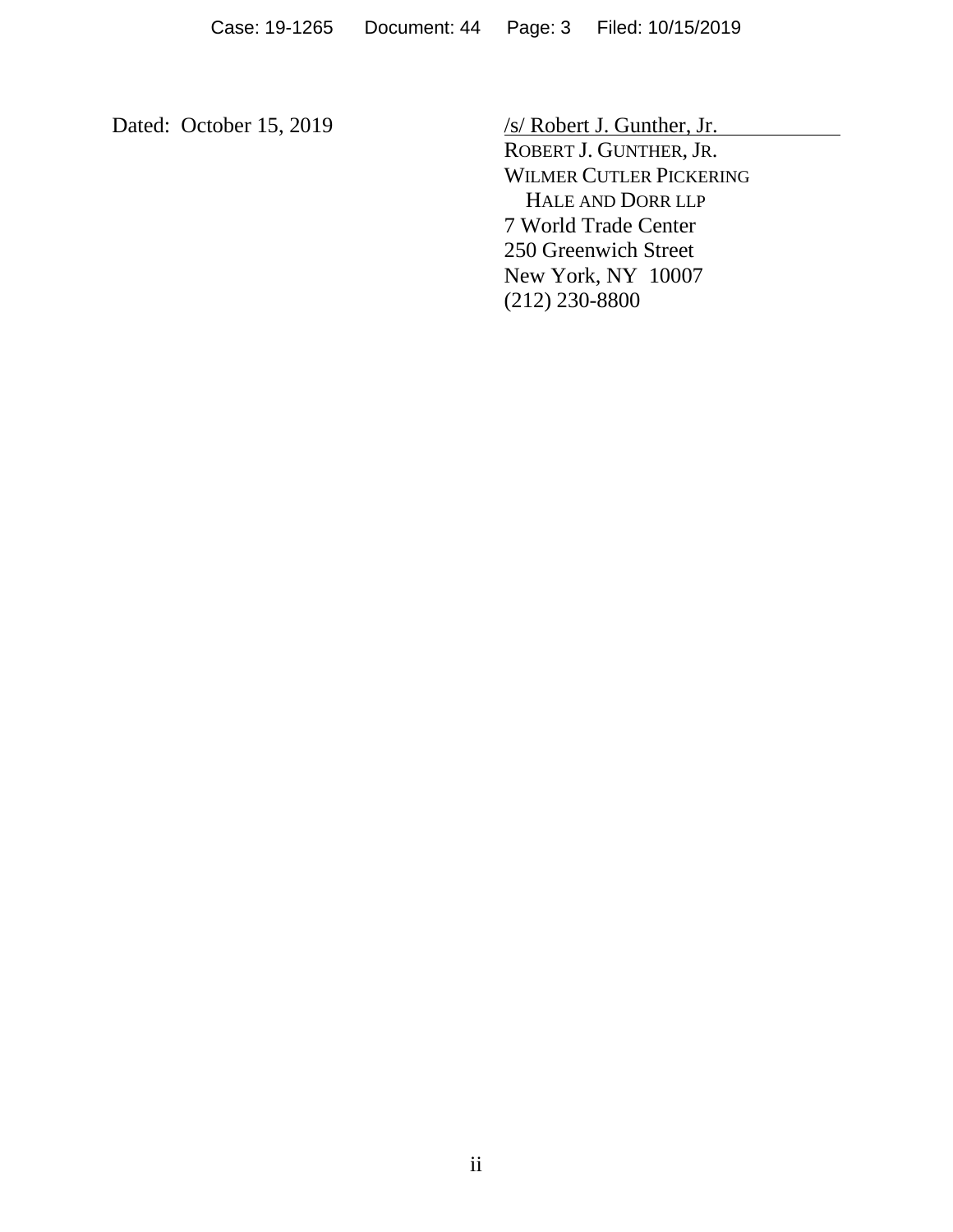## **TABLE OF CONTENTS**

|                |                 |                                                         | Page |
|----------------|-----------------|---------------------------------------------------------|------|
|                |                 |                                                         |      |
|                |                 |                                                         |      |
|                |                 |                                                         |      |
|                |                 |                                                         |      |
| $\mathbf{I}$ . |                 | THE GOVERNMENT'S ATTEMPT TO DEFEND THE BOARD'S CLAIM    |      |
| II.            |                 | UNDER A PROPER CONSTRUCTION, THE BOARD'S OBVIOUSNESS    |      |
|                | A.              | The Government Does Not Even Attempt To Defend The      |      |
|                | <b>B.</b>       | The Board Erred In Relying On The Fact Of A Phase III   |      |
|                | $\mathcal{C}$ . | The Board's Analysis of Baselga '96 Is Based On Results |      |
|                | D.              | The Board Erred In Relying On Baselga '94's Preclinical |      |
|                |                 |                                                         |      |
|                |                 | <b>CERTIFICATE OF SERVICE</b>                           |      |

### CERTIFICATE OF COMPLIANCE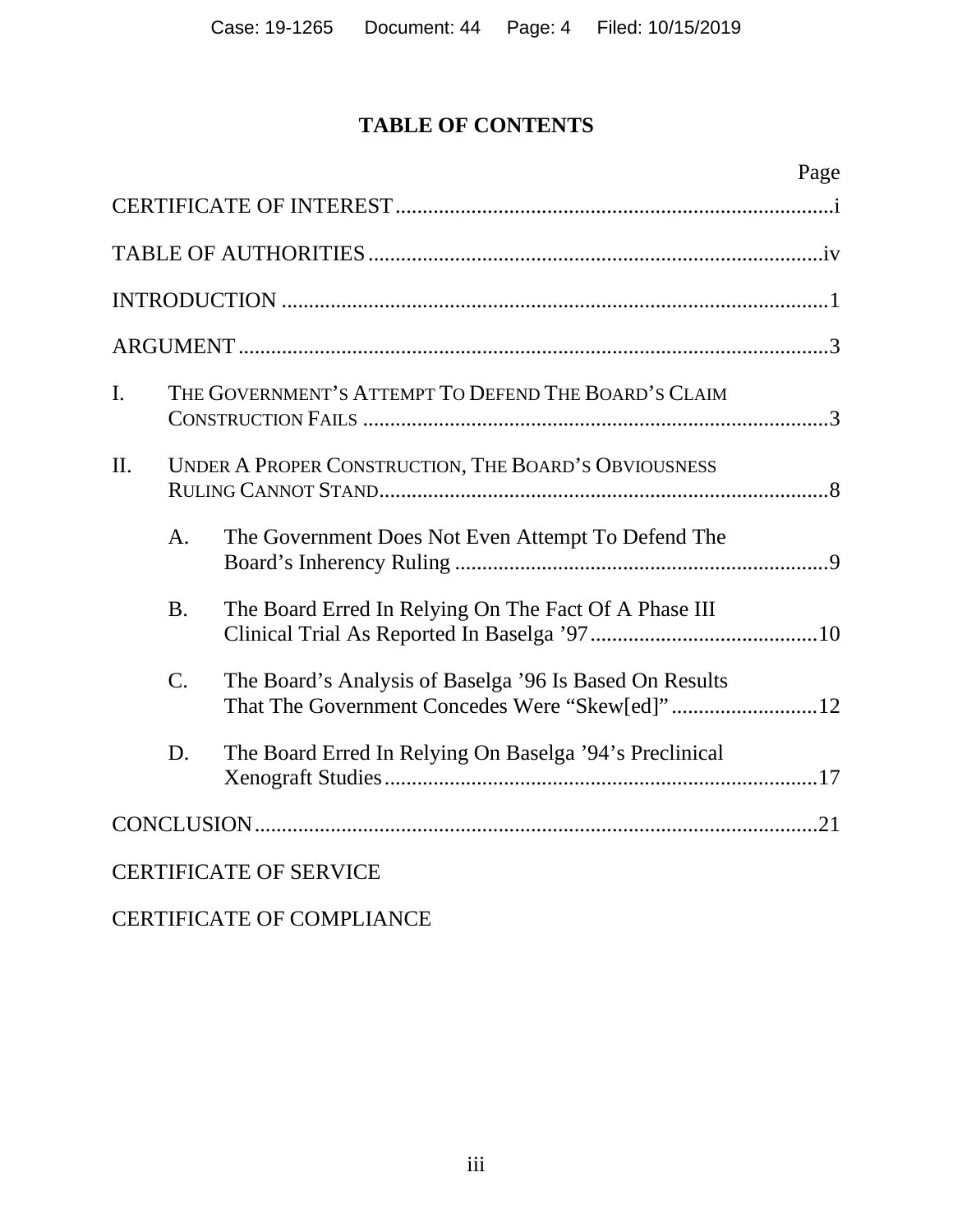### **TABLE OF AUTHORITIES**

### **CASES**

<span id="page-4-0"></span>

| Amgen Inc. v. F. Hoffman-La Roche Ltd,                                |
|-----------------------------------------------------------------------|
| Belden Inc. v. Berk-Tek LLC,                                          |
| D'Agostino v. MasterCard International Inc.,                          |
| EmeraChem Holdings, LLC v. Volkswagen Group of America, Inc.,         |
| Endo Pharmaceuticals Solutions, Inc. v. Custopharm Inc.,              |
| Ericsson Inc. v. Intellectual Ventures I LLC,                         |
| Honeywell International Inc. v. Mexichem Amanco Holding S.A. de C.V., |
| In re Applied Materials, Inc.,                                        |
| In re Kao,                                                            |
| In re Lee,                                                            |
| In re Magnum Oil Tools International, Ltd.,                           |
| In re NuVasive, Inc.,                                                 |
| Intelligent Bio-Systems, Inc. v. Illumina Cambridge Ltd.,             |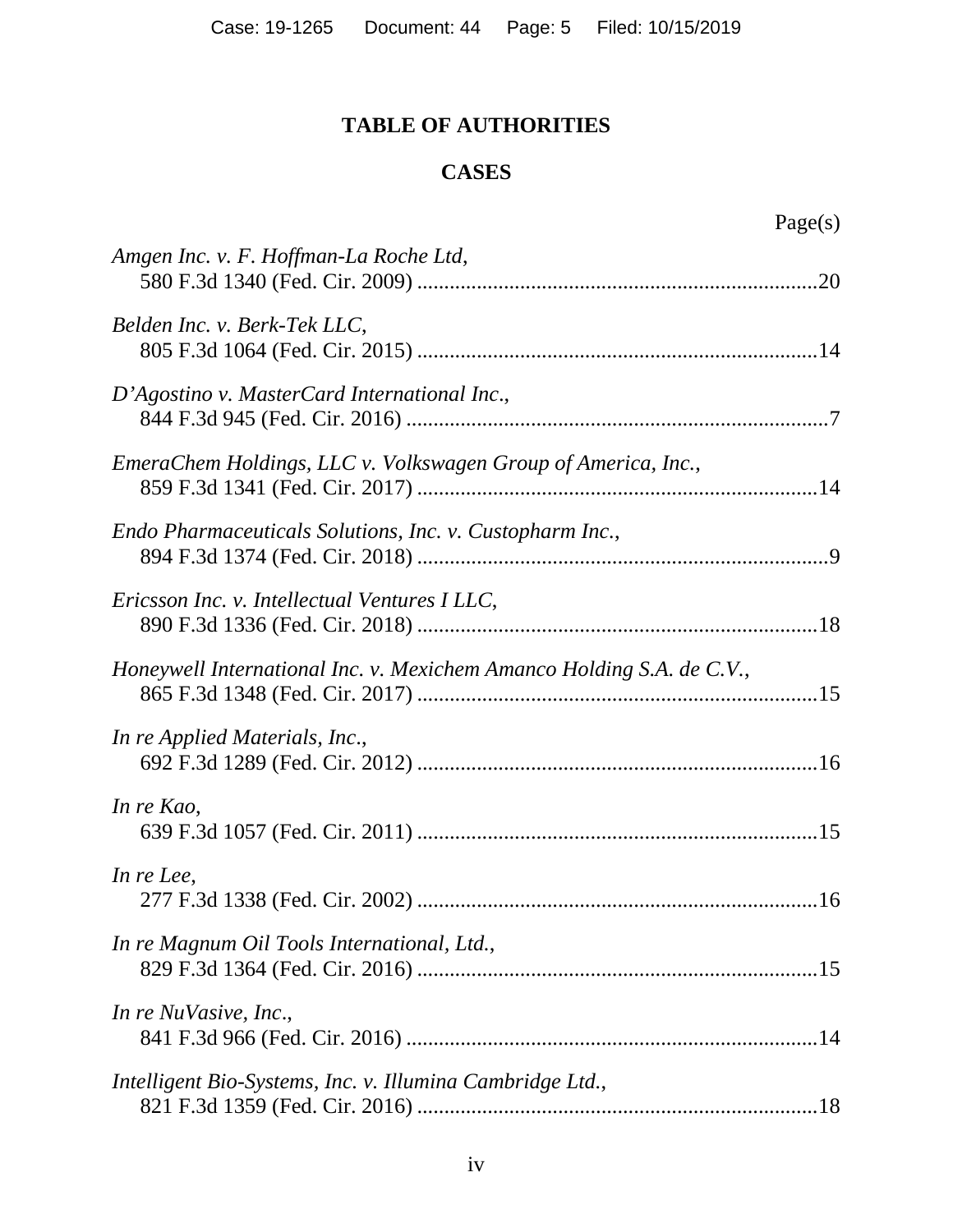| Life Technologies, Inc. v. Clontech Laboratories, Inc.,                                                            |
|--------------------------------------------------------------------------------------------------------------------|
| Massachusetts Institute of Technology v. Shire Pharmaceuticals, Inc.,                                              |
| Millennium Pharmaceuticals, Inc. v. Sandoz Inc.,                                                                   |
| OSI Pharmaceuticals, Inc. v. Apotex Inc.,<br>No. 2018-1925, F. 3d Sample WL 4892078 (Fed. Cir. Oct. 4, 2019)11, 20 |
| Otsuka Pharmaceutical Co. v. Sandoz, Inc.,                                                                         |
| PAR Pharmaceutical, Inc. v. TWI Pharmaceuticals, Inc.,                                                             |
| Phillips v. AWH Corp.,                                                                                             |
| SanDisk Corp. v. Memorex Products, Inc.,                                                                           |
| Securities & Exchange Commission v. Chenery Corp.,                                                                 |
| Standard Oil Co. v. American Cyanamid Co.,                                                                         |
|                                                                                                                    |

# **STATUTES**

|--|--|--|--|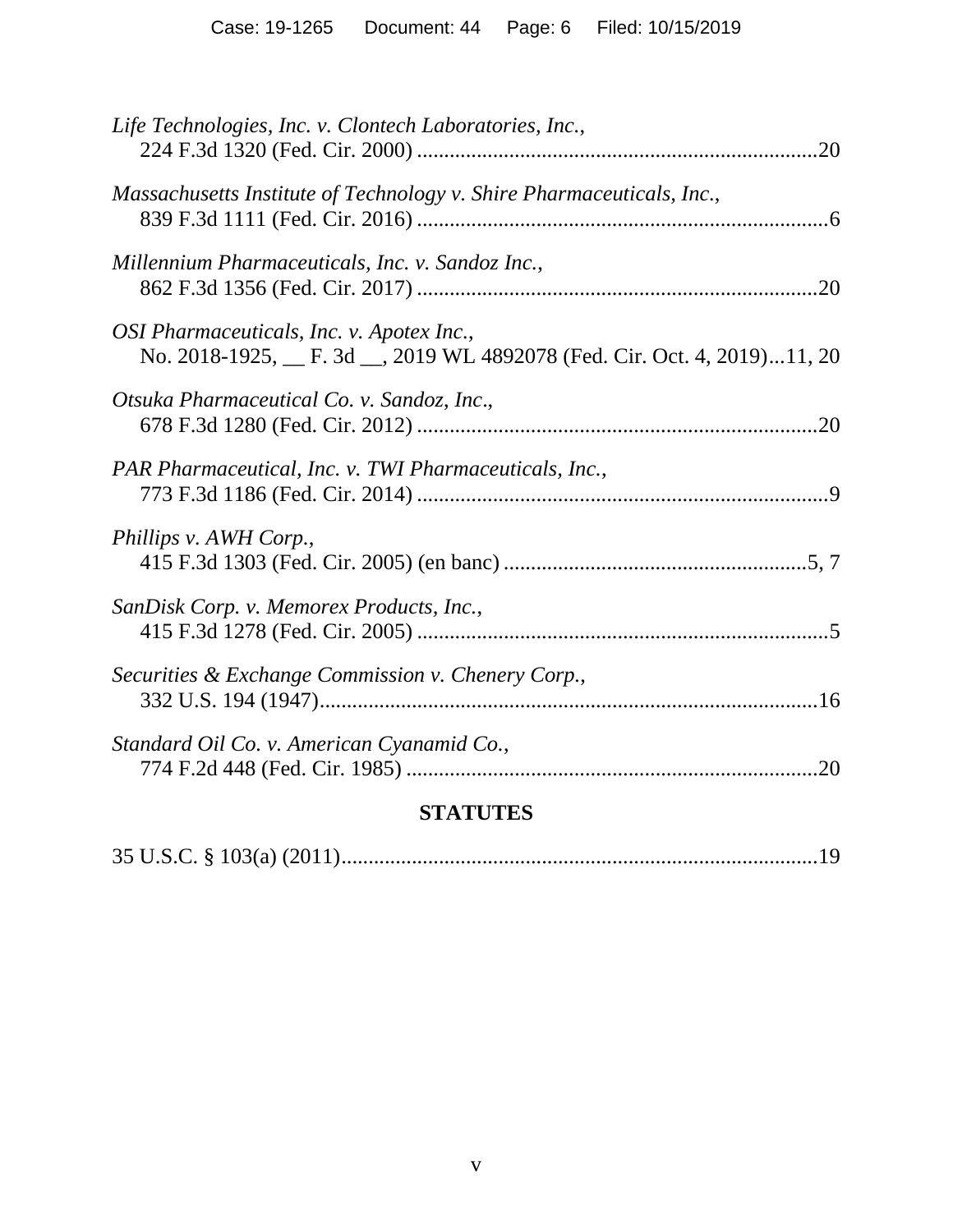#### **INTRODUCTION**

<span id="page-6-0"></span>It is undisputed that when Genentech created the claimed drug combination, using drugs never before combined to treat humans, its invention revolutionized breast cancer treatment and became the first antibody-based first-line therapy for treatment of solid tumors ever approved by the FDA. The Board deprived Genentech of its claims to that novel combination. But the Board's decision was flawed from start to finish, and the government's efforts to backfill on appeal cannot save it.

The government's brief is most notable for what it does not say. The government does not identify any language in the claims or specification that would support the Board's claim construction. It also does not dispute that the Board's construction—which compares the claimed combination to a patient left entirely untreated—makes no practical sense. The government instead relies on a single statement from the prosecution history. But the government improperly discounts the citations embedded in that statement, which inform how a person of skill in the art would view the claims. The resulting ambiguity means that the statement falls short of meeting the demanding standard for establishing a prosecution disclaimer.

Similarly, in defending the Board's ruling that the claims are obvious under the correct construction, the government does not even attempt to defend the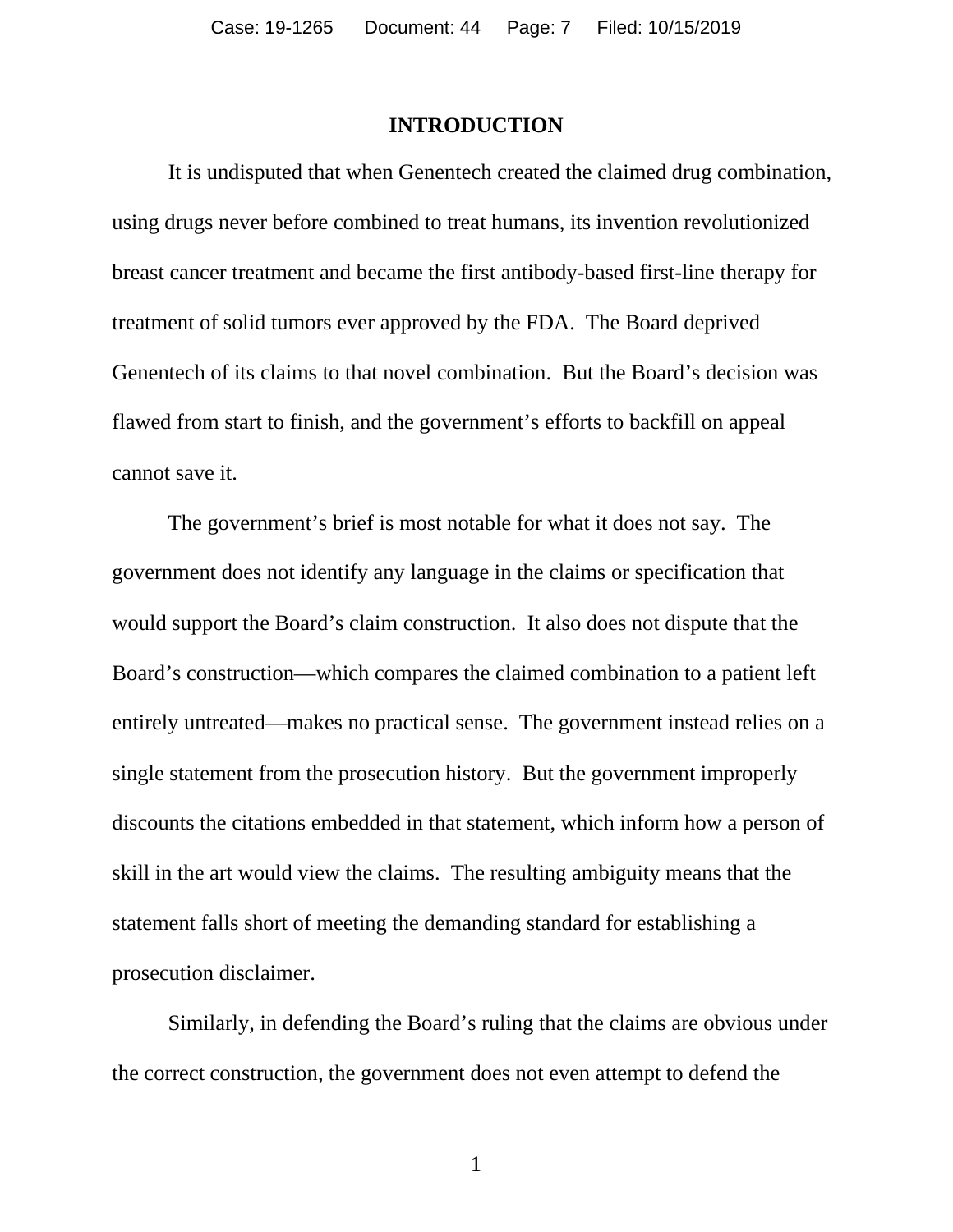Board's flawed inherency ruling. As discussed in Genentech's opening brief, the Board began its discussion of obviousness with a ruling on inherency that came nowhere close to meeting the established legal standard for inherency. The government's response does not dispute Genentech's argument or otherwise defend the Board's inherency ruling. That silence speaks volumes. The Board's misplaced reliance on the doctrine of inherency was indefensible and should be reversed.

The government also does not dispute that, in holding that there would have been a reasonable expectation of success in extending the time to disease progression compared to a taxoid alone, the Board relied on a report that "excludes patients with no response [to treatment] … *potentially skewing the results upward*." PTO Br. 27.<sup>[1](#page-7-0)</sup> Specifically, the Board compared (1) the time to disease progression for rhuMAb HER2 alone reported in the Baselga '96 reference to (2) the time to disease progression for a taxoid alone reported in another reference—without accounting for the fact that the number reported in Baselga '96 excluded 22 of the 43 patients who did not respond to treatment, while the taxoid reference reported a number for all patients. The Board was thus erroneously comparing apples and oranges. And the government's contention that Genentech somehow waived this argument ignores that the petitioner never raised the issue in

<span id="page-7-0"></span>

<sup>&</sup>lt;sup>1</sup> All emphasis added unless otherwise indicated.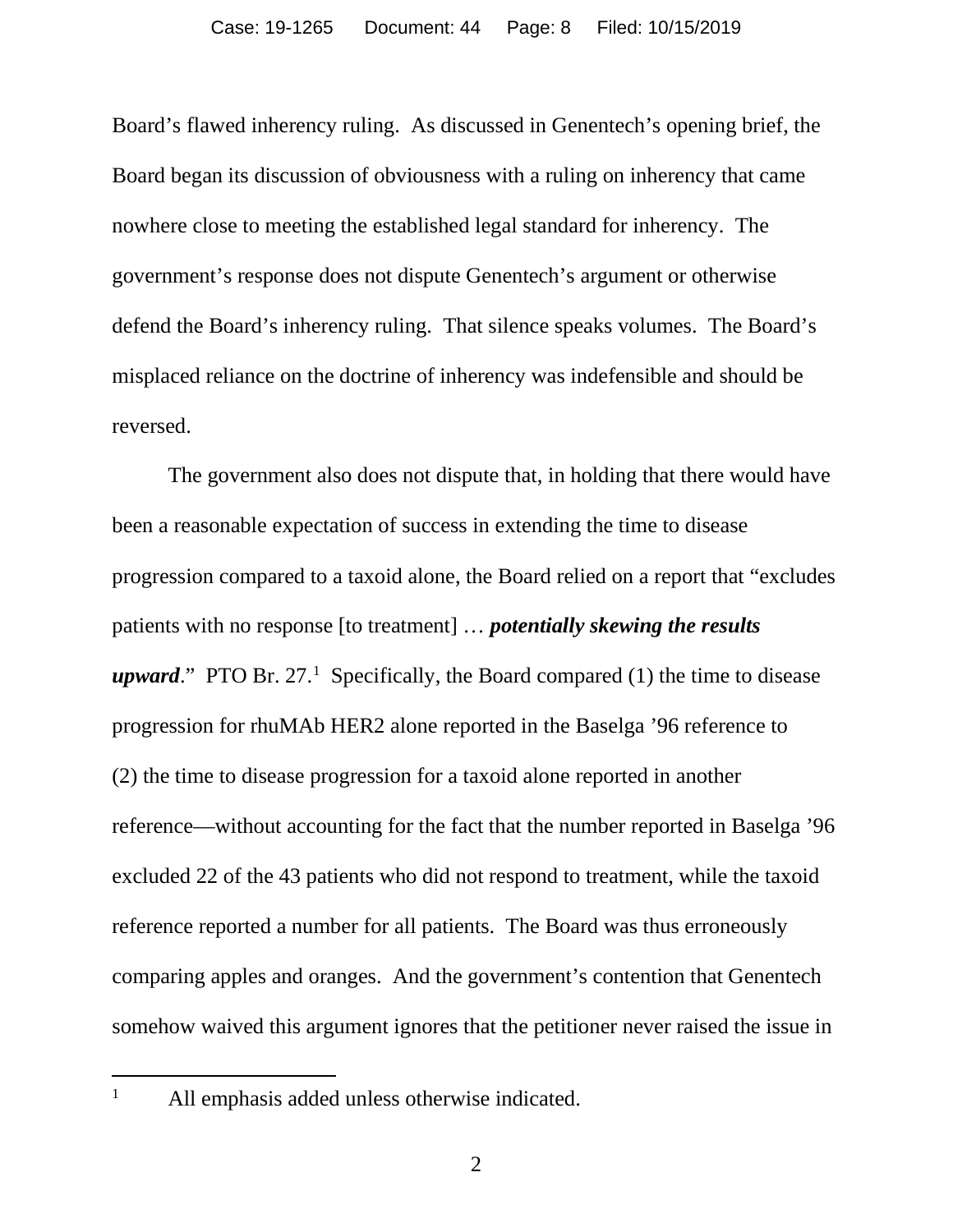its petition and Genentech identified the reference's shortcomings at its first opportunity after the argument was eventually made. Nor can the government's unsupported speculation on appeal cancel out the Board's error.

The government also does not dispute that in turning to other references, the Board impermissibly relied on the inventor's own path to support its finding of obviousness and adopted a standard suggesting that a reasonable expectation exists based on the mere existence of a clinical trial. These findings are also unsupported by fact and law.

The Board's decision should be reversed or, at a minimum, vacated and remanded for correction of these errors.

#### **ARGUMENT**

#### <span id="page-8-1"></span><span id="page-8-0"></span>**I. THE GOVERNMENT'S ATTEMPT TO DEFEND THE BOARD'S CLAIM CONSTRUCTION FAILS**

The government identifies *no* language in the original claims or specification that supports comparing the claimed combination of an anti-ErbB2 antibody (e.g., rhuMAb HER2), a taxoid (e.g., paclitaxel), and a further growth inhibitory agent to a patient receiving no treatment whatsoever. To the contrary, the specification makes clear that the proper comparison is to a patient who—although "untreated" with the claimed combination—is administered a drug, specifically a taxoid. The government's claim construction argument thus depends on proving that a single sentence from the prosecution history unmistakably overrides the disclosure in the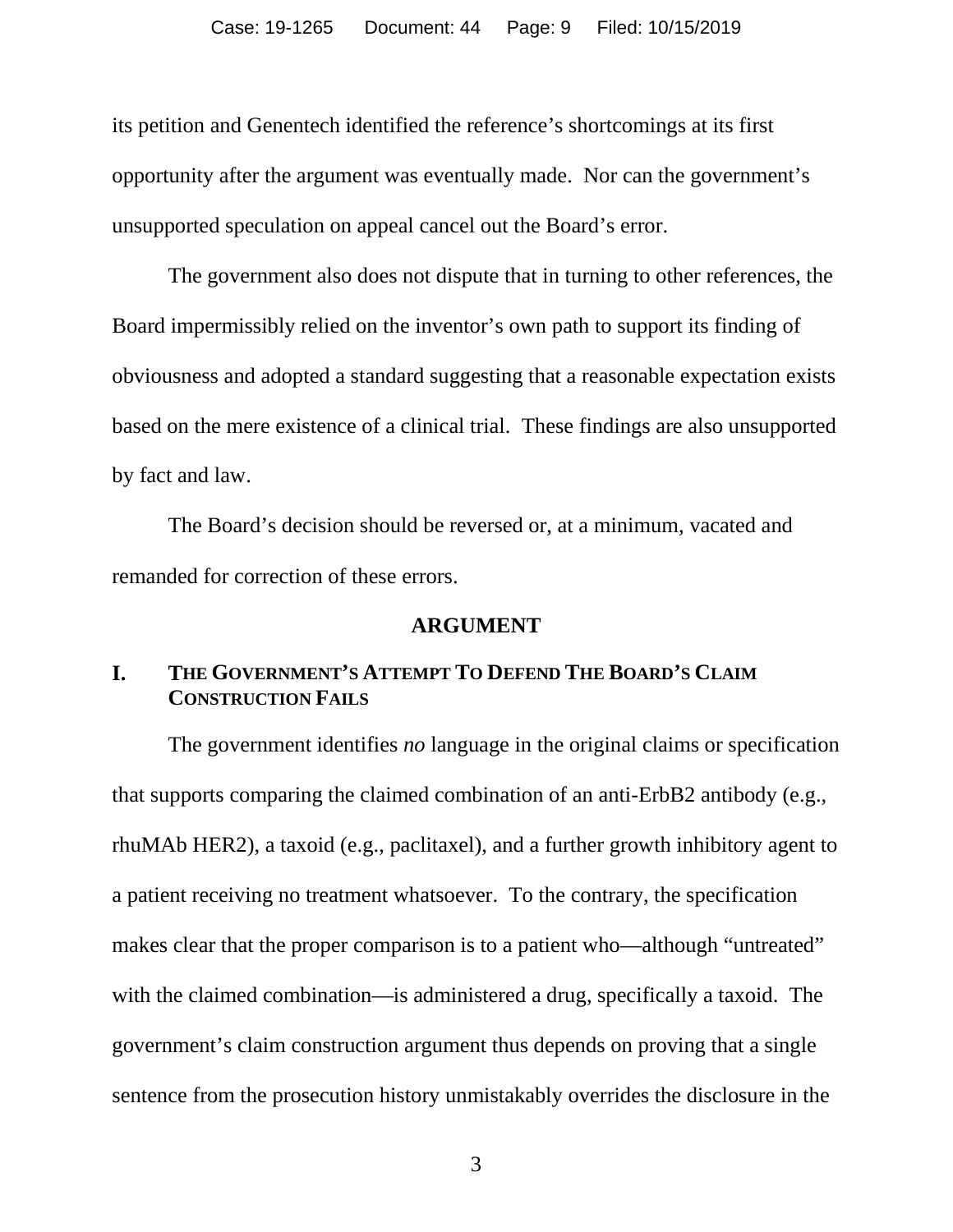specification. Viewed in context, that single sentence does not meet the demanding standard for establishing a disclaimer.

The claimed method of treating breast cancer in U.S. Patent No. 7,892,549 states that the claimed three-drug combination must be administered "in an amount effective to extend the time to disease progression in the human patient." Appx88(33:42-43). The specification drives home that the proper comparator is treatment with a taxoid alone. The specification does not disclose a single instance of the extension of time to disease progression (TTP) being measured relative to a patient receiving no treatment. Indeed, the government does not dispute that a patient would never be provided no treatment because it would be unethical to do so. Genentech Br. 23; Appx9085. Breast cancer is a life-threatening disease for which there were already therapies approved by the FDA. A skilled artisan thus would have readily appreciated the illogic of interpreting the claims, as the Board did, to require a comparison to no treatment at all. Appx9085.

The specification instead makes clear that the proper comparison for measuring the extension of TTP is between the claimed combination and a control arm of paclitaxel alone. Appx86(29:11-30:25) (comparing "T+H" (i.e., Taxol and Herceptin) to "T" (i.e., Taxol)). Reading the claims in light of that disclosure is not, as the government alleges (at 19), an attempt to import limitations from the specification into the claims. By their plain terms, the claims require a comparator.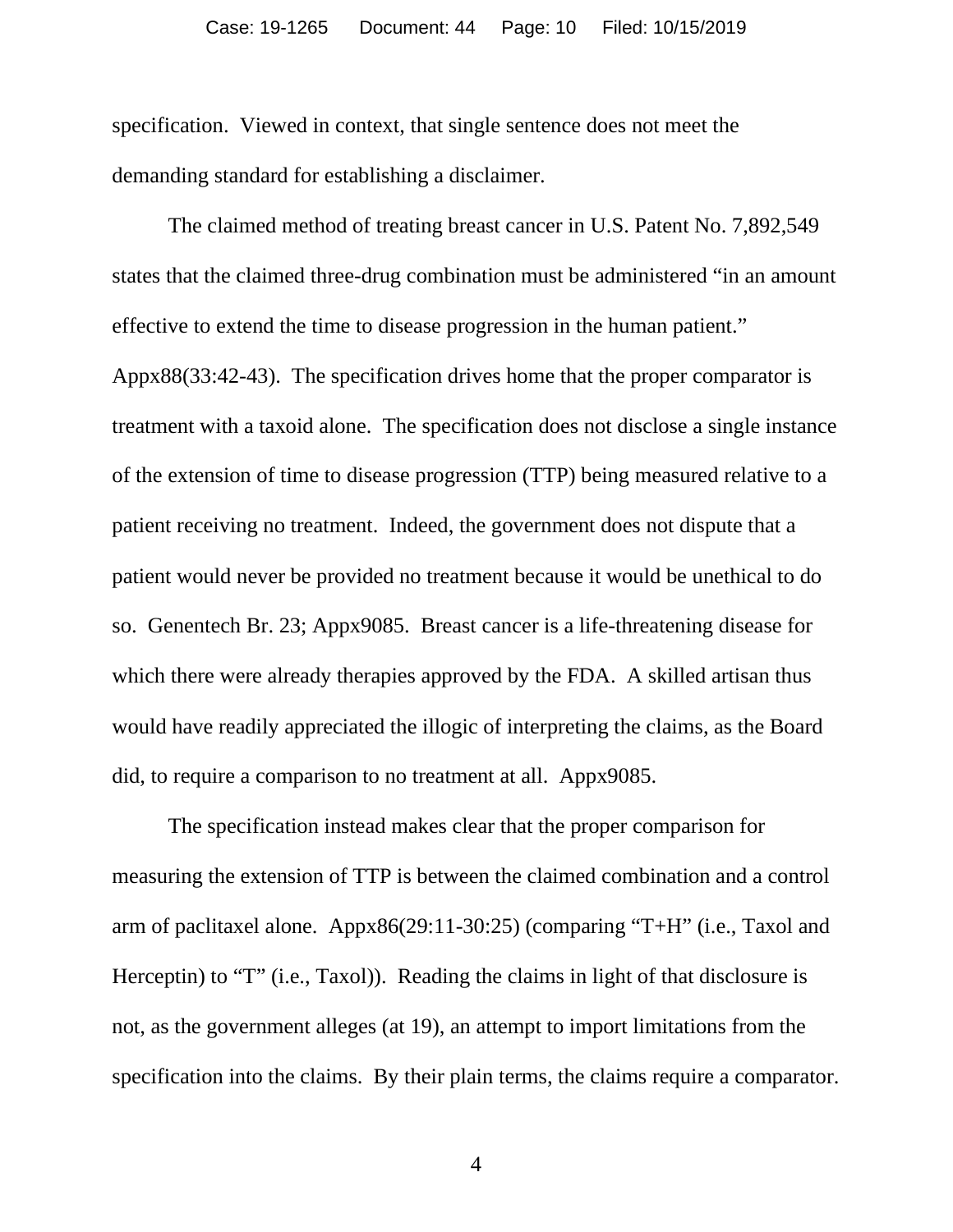The specification simply "informs the proper construction of the claims," *Phillips v. AWH Corp.*, 415 F.3d 1303, 1316 (Fed. Cir. 2005) (en banc), by confirming that the comparator is a taxoid—the standalone treatment to which the specification compares the claimed combination.[2](#page-10-0)

Unable to find support for its construction in the claims or specification, the government rests its argument on a statement in the prosecution history that "the expression[] 'extend the time to disease progression'" is "clear from the specification (see, in particular, page 15, lines 15-17; and pages 42-43)" and means "extend the time to disease progression relative to an untreated patient." Appx11017. But when that statement is read in the context of the prosecution history as a whole, and the patent specification to which it refers, it is not sufficiently "clear and unmistakable" to meet the demanding standard for establishing a disclaimer*. SanDisk Corp. v. Memorex Prods*.*, Inc.*, 415 F.3d 1278, 1287 (Fed. Cir. 2005).

The government improperly discounts the citations embedded in the very same statement on which it relies. The alleged disclaimer said that the comparator

<span id="page-10-0"></span><sup>&</sup>lt;sup>2</sup> The government tries to muddy the waters by arguing (at  $20$ ) that anthracycline/cyclophosphamide might serve as a comparator, even though the "claims exclude anthracycline therapy," based on "increased cardiac side-effects," Appx86(30:20-21). But in determining the comparator for the treatment that succeeded, an ordinary artisan would have naturally looked to the control in that same arm of the study (i.e., a taxoid alone), not the control in the arm that failed.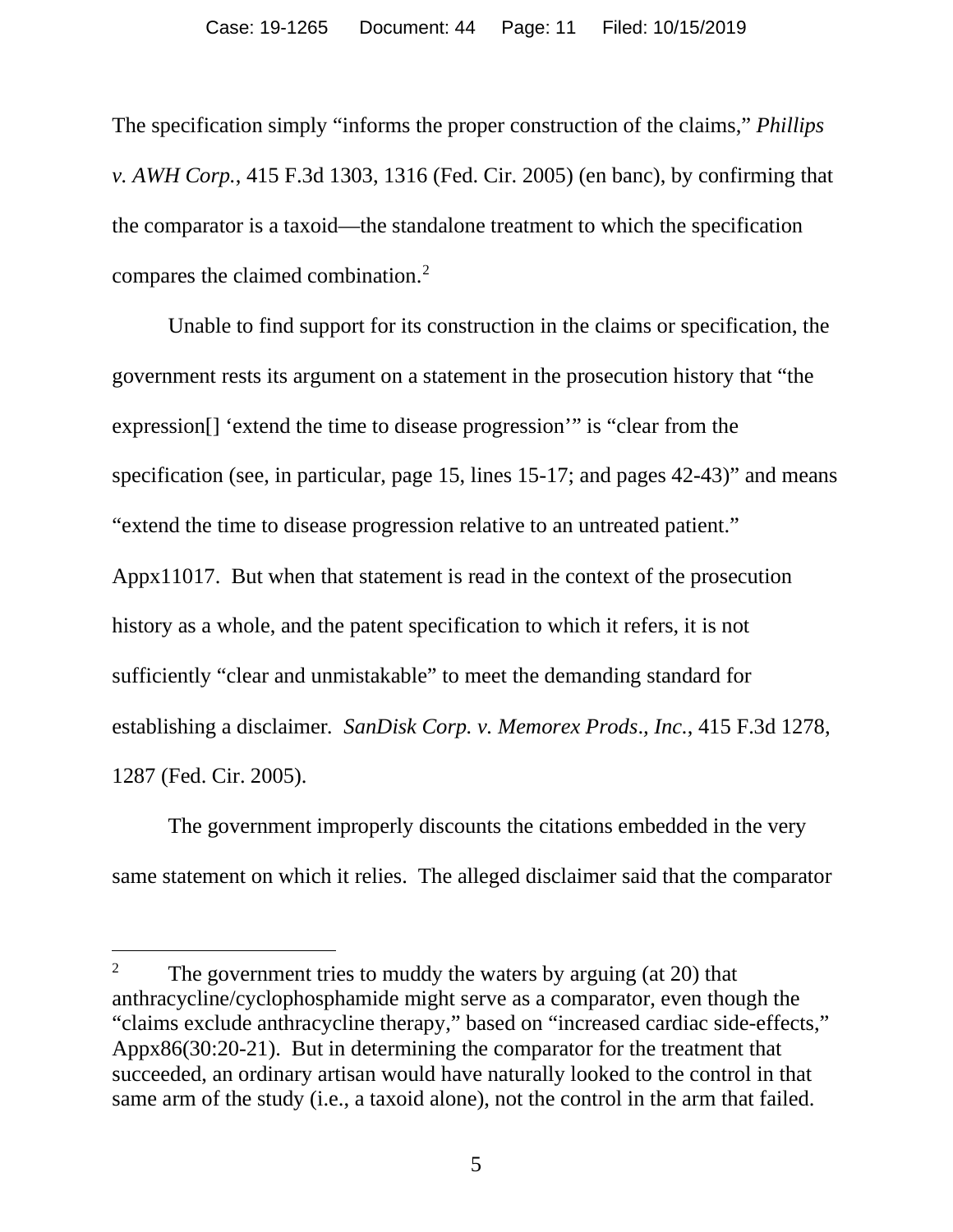for extending TTP is "clear from the specification (see, in particular, page 15, lines 15-17; and pages 42-43)." Appx11017. The government (at 18) dismisses these cross-references as "additional citations to descriptions of TTP." But the referenced "pages 42-43" explicitly disclose the results of Genentech's clinical trials in which the claimed combination ("T+H") was *compared to a taxoid alone ("T")*, with no mention whatsoever of patients receiving no treatment. Appx1526- 1527. Thus, even at the moment of the alleged disclaimer, the prosecution history was pointing to the comparison with a taxoid as indicative of the meaning of the claims, signaling that "untreated patient" meant untreated *with the claimed combination*. *See also* Appx8709 (petitioner's expert: "There's frequently a control which I guess you could say is untreated." $)$ .<sup>[3](#page-11-0)</sup>

"Where the alleged disavowal is ambiguous, or even amenable to multiple reasonable interpretations," this Court has "declined to find prosecution disclaimer." *Massachusetts Inst. of Tech. v. Shire Pharms., Inc*., 839 F.3d 1111, 1119 (Fed. Cir. 2016) (internal quotation marks omitted). That is exactly the case here. The statement on which the government relies may appear clear on its face, but the embedded citations render it ambiguous.

<span id="page-11-0"></span><sup>&</sup>lt;sup>3</sup> The designated portion of the specification disclosing a taxoid as the comparator provided a "specific definition of the comparator," PTO Br. 18, sufficient to resolve any definiteness concerns.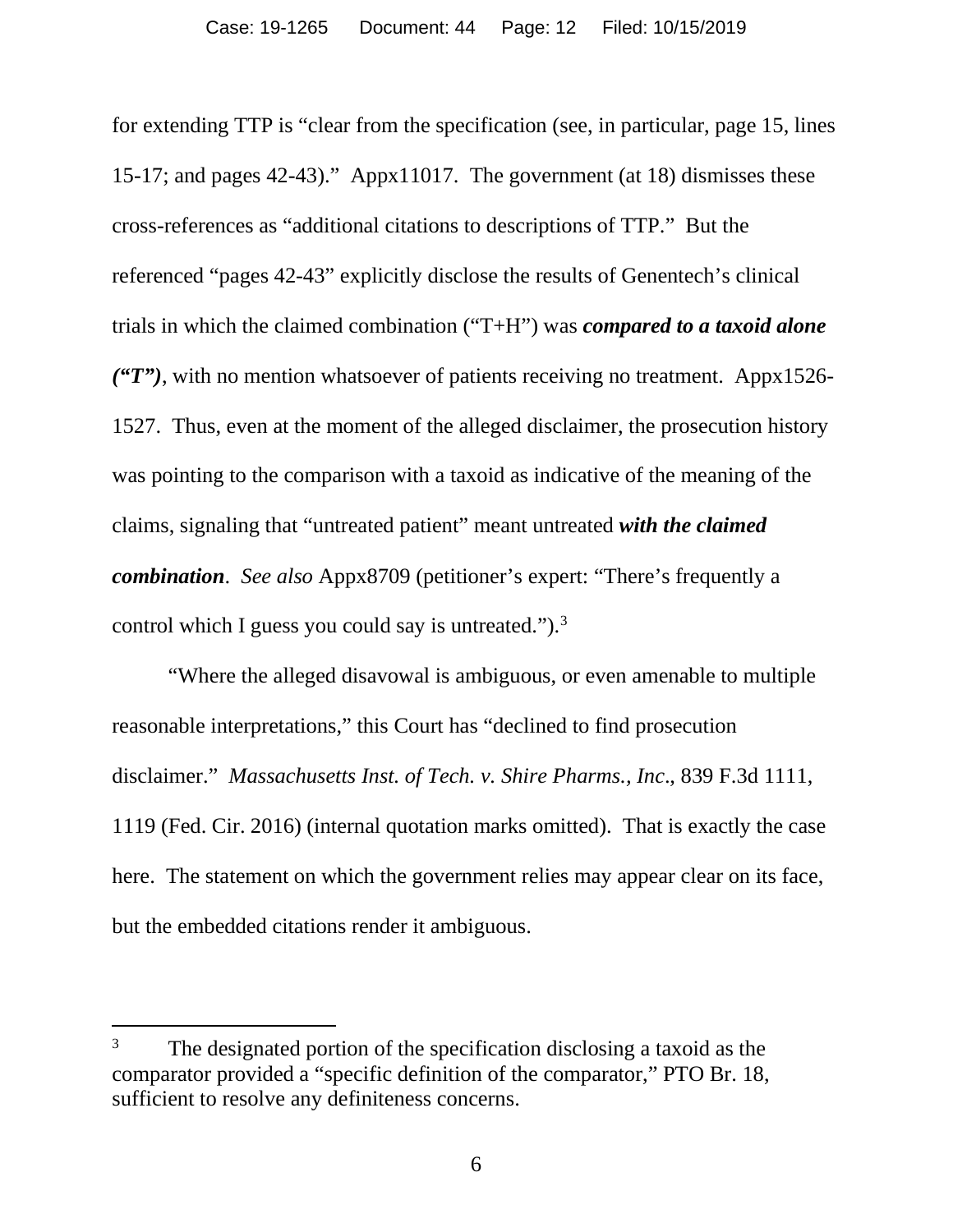Finally, the government implies that the prosecution history could be "relevant as reinforcing the evident meaning of the claim language at issue, whether or not it would meet standards for disclaimer or disavowal." PTO Br. 17 (quoting *D'Agostino v. MasterCard Int'l Inc*., 844 F.3d 945, 949 (Fed. Cir. 2016)). But the government is not seeking to "reinforc[e]" anything. It seeks to use the prosecution history to override the meaning evident from the specification. The demanding standard for disclaimer is thus the relevant standard here.

Even if that were not the case, the prosecution history does not control. Prosecution history is often "less useful for claim construction purposes" than the specification "because the prosecution history represents an ongoing negotiation between the PTO and the applicant, rather than the final product of that negotiation." *Phillips*, 415 F.3d at 1317. Nor does the government's invocation of the broadest reasonable interpretation standard help it. The government never explains how choosing one comparator over another would make the claims broader or narrower. The choice here is not between a broad or narrow construction, but between a comparator unsupported by anything other than an ambiguous, isolated statement in the prosecution history (the Board's construction) or a comparator supported by the specification (the correct construction).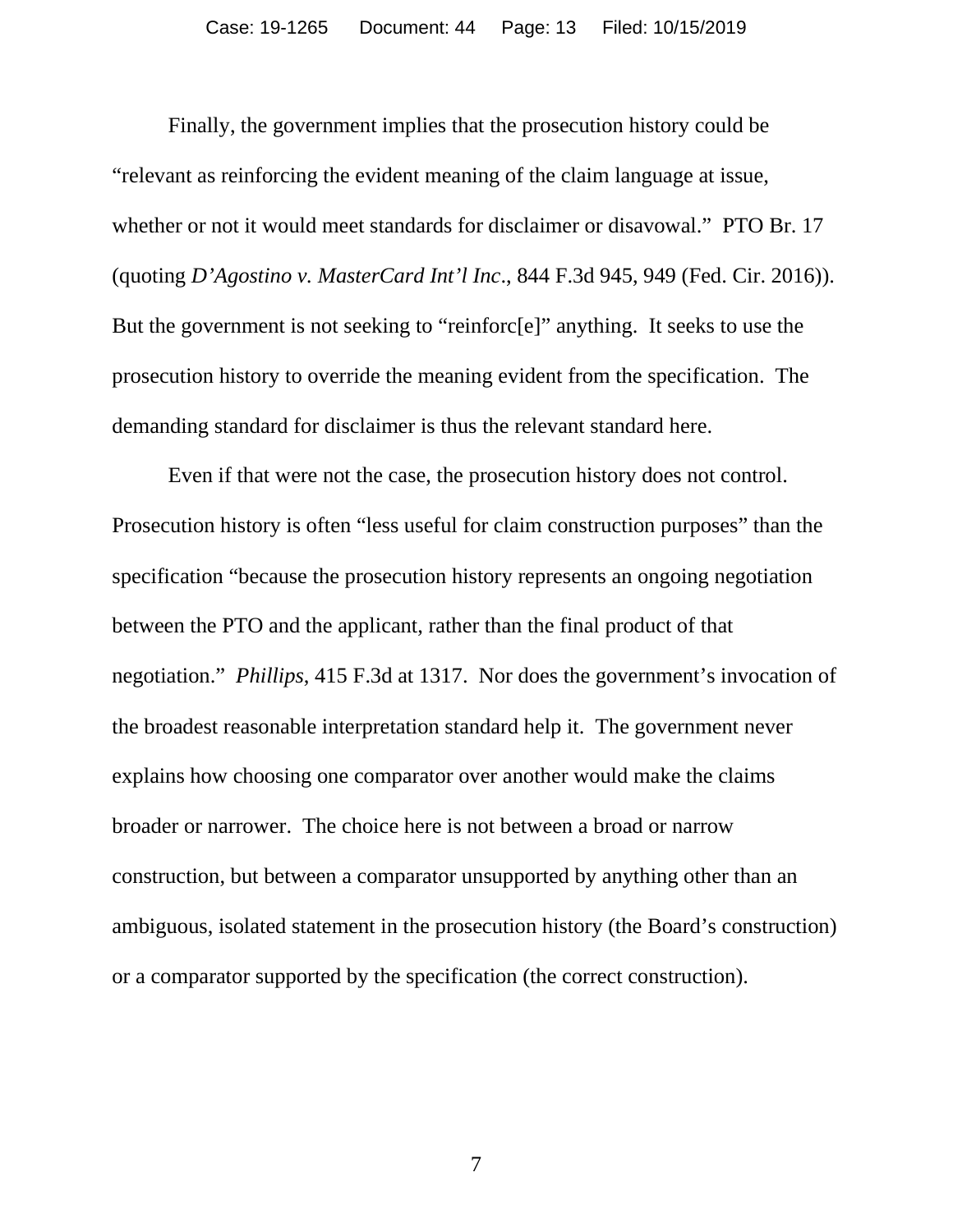#### <span id="page-13-0"></span>**II. UNDER A PROPER CONSTRUCTION, THE BOARD'S OBVIOUSNESS RULING CANNOT STAND**

The invention here arose from the extraordinary decision to add the combination of rhuMAb HER2 and paclitaxel to an ongoing Phase III study even though the combination had never before been studied in humans. As the Board's decision and the government's brief illustrate, it is tempting—with the benefit of knowing that the study succeeded—to view the extension of time to disease progression achieved in that study as obvious. Indeed, the Board relied on the very decision to test the combination without prior Phase I or Phase II studies—itself a product of the inventor's extraordinary knowledge and foresight—as evidence of obviousness. But looking at the references for what they actually were, and from the standpoint of an ordinary artisan as of 1997, it is clear that significant uncertainties existed. Baselga '97 described only the fact of, but no results from, a Phase III clinical trial testing rhuMAb HER2 in combination with paclitaxel; Baselga '96 described the results of a Phase II trial testing rhuMAb HER2 alone; and Baselga '94 described xenograft studies measuring a different clinical endpoint, which did not provide a sufficient basis for an ordinary artisan to reasonably expect—as opposed to merely hope for—a particular result in human patients. All of these references thus left too much uncertainty, and too big of a leap still to be made, to provide substantial evidence to support's the Board's decision.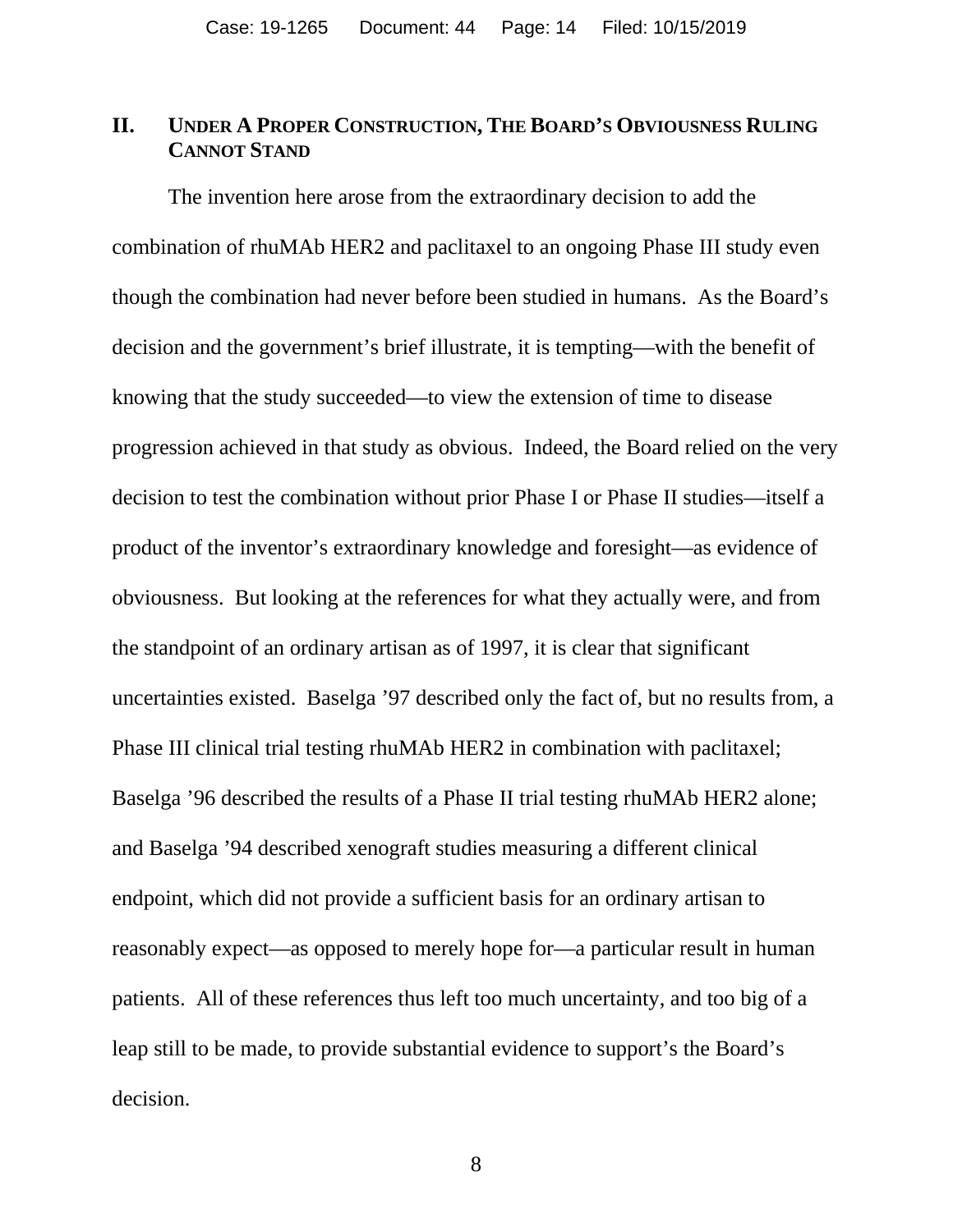As Genentech's opening brief explained, the Board did not appreciate this important context for viewing the prior art and made two errors in its obviousness analysis—first by finding that the claimed extension of TTP was an inherent benefit of an otherwise obvious combination, and second by finding that an ordinary artisan would have expected the claimed extension of TTP based on the Baselga references. In response, the government does not defend the Board's analysis on inherency, admits that the Board relied on skewed data, and repeats many of the Board's same errors.

#### <span id="page-14-0"></span>**A. The Government Does Not Even Attempt To Defend The Board's Inherency Ruling**

The Board's very first reason for finding the claimed efficacy obvious was that it was an inherent result of an otherwise obvious combination. The Board's inherency determination was legally flawed, failing to honor the legal framework governing inherency that "[t]he limitation at issue necessarily must be present, or the natural result of the combination of elements explicitly disclosed by the prior art." *PAR Pharm., Inc. v. TWI Pharms., Inc.*, 773 F.3d 1186, 1195-1196 (Fed. Cir. 2014), and ignoring that the prior art did not inherently link extension of TTP to the claimed combination. Genentech Br. 29-32. Indeed, nothing in the record supported that extension of TTP would result "each and every time" as required by the inherency framework. *Endo Pharms. Sols., Inc. v. Custopharm Inc*., 894 F.3d 1374, 1382 (Fed. Cir. 2018). Nor could it in view of the record evidence showing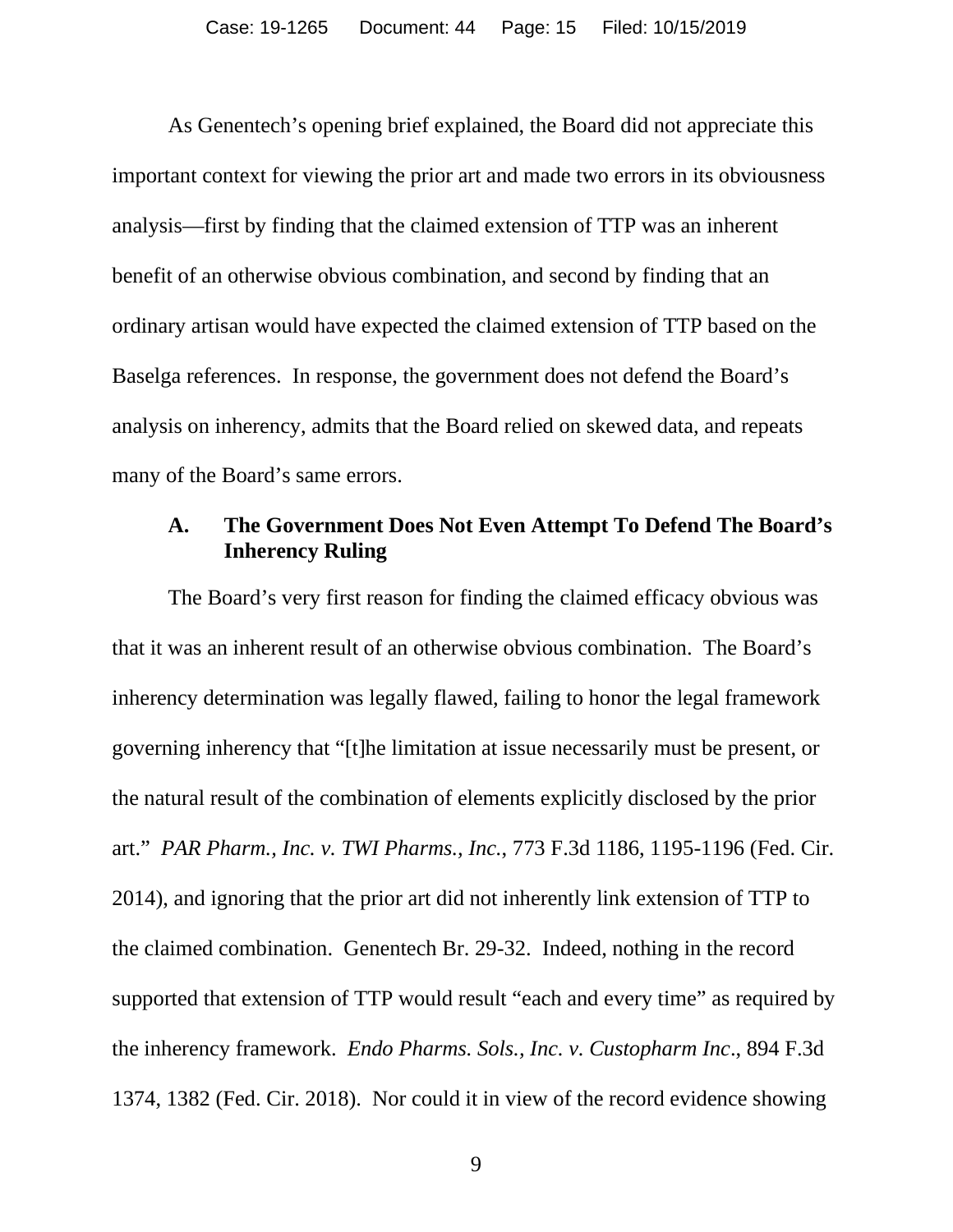that some patients administered with rhuMAb HER2 and paclitaxel did not experience any extension of TTP. Genentech Br. 29 (citing Appx8309).

The government does not even attempt to defend the Board's flawed inherency ruling, either based on the law or the record evidence. The government's silence speaks for itself—the Board's inherency decision was indefensible and showed a fundamental misunderstanding of the record evidence. The Board's decision on this point should be reversed.

#### <span id="page-15-0"></span>**B. The Board Erred In Relying On The Fact Of A Phase III Clinical Trial As Reported In Baselga '97**

The government argues that the Board properly relied on Baselga '97's report of a phase III trial testing the combination of rhuMAb HER2 and paclitaxel, because this clinical trial did not "materialize out of thin air" and clinical trial results are not required for purposes of providing a reasonable expectation of success. PTO Br. 23-25. The government misunderstands both Genentech's argument and the law.

Although Herceptin is now the standard of care, in 1997, rhuMAb HER2 offered a completely new approach to treating breast cancer using a humanengineered antibody. Such treatment of solid tumors had never before been approved by the FDA, there were no other clinical trials testing the combination of rhuMAb HER2 and paclitaxel, and measurement of TTP for the combination had never been reported in *any* model, not even a preclinical model. With this minimal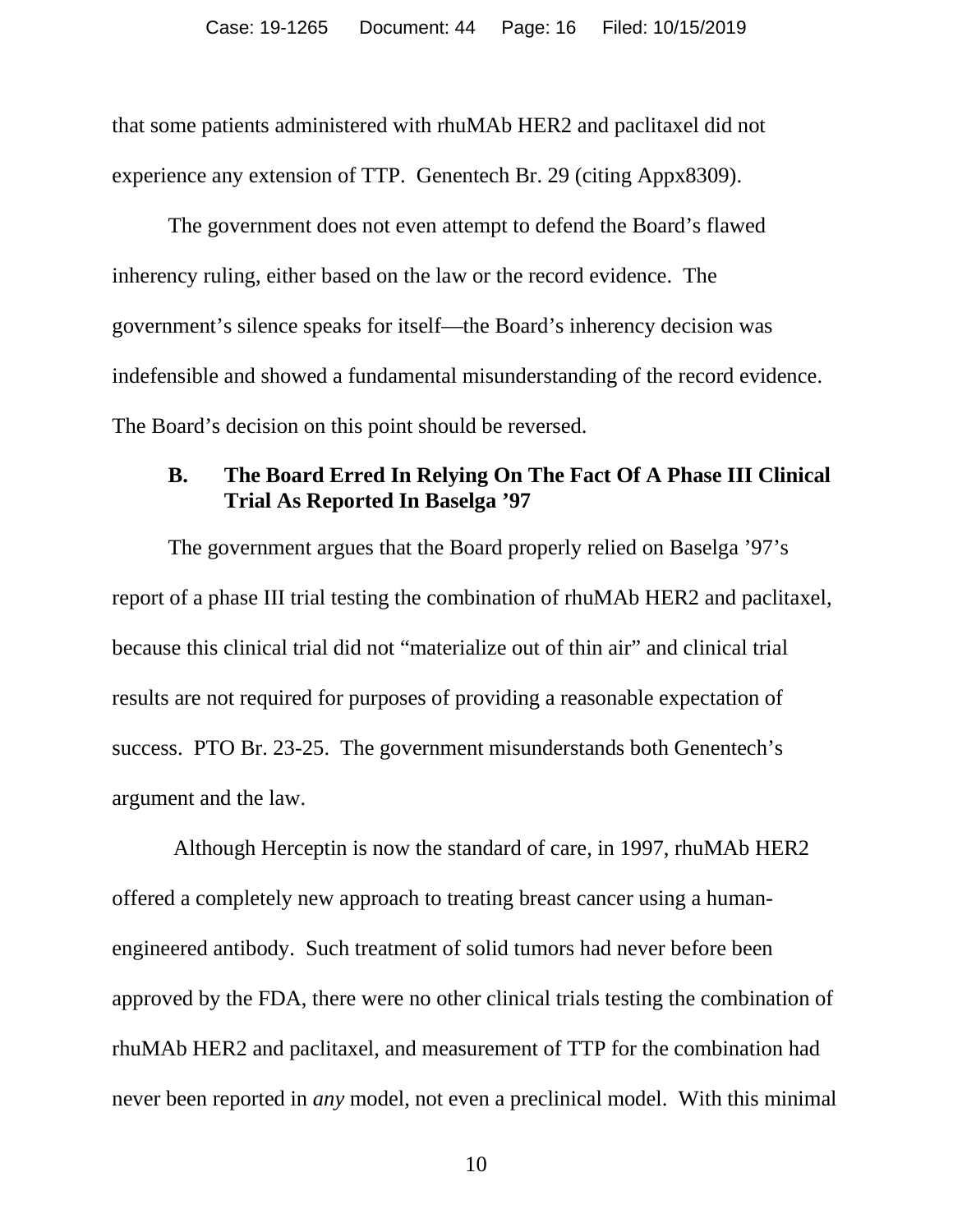data on a fundamentally new therapy, and well aware of the high failure rate of oncology drugs in clinical trials, an ordinary artisan simply did not have enough information to form a reasonable expectation of success about this new therapy combined with not one, but two chemotherapy drugs.

The government never appreciates this important context for viewing the Baselga references, instead asserting that Genentech is setting too high a standard for a reasonable expectation of success. Not so. This Court recently confirmed that the fact of a clinical trial going forward does not automatically transform promising underlying data into data that provides a reasonable expectation of success. *OSI Pharms., LLC v. Apotex Inc.*, No. 2018-1925, \_\_ F.3d \_\_, 2019 WL 4892078, at \*8 (Fed. Cir. Oct. 4, 2019). This is because clinical trials might proceed only upon the "hope"—which the Court explicitly distinguishes from "expectation"—of success. *Id.* Of course, Genentech had *hope* that its proposed trial would lead to a new, successful approach to the treatment of an aggressive form of cancer, but starting a Phase III trial without any prior clinical testing of the combination was very uncommon and further supports the uncertainty of the results. The Board's reasoning that the acceptance of a clinical trial on the basis of that data elevated that hope to an expectation is not supported by substantial evidence, and the government has not remedied that deficiency.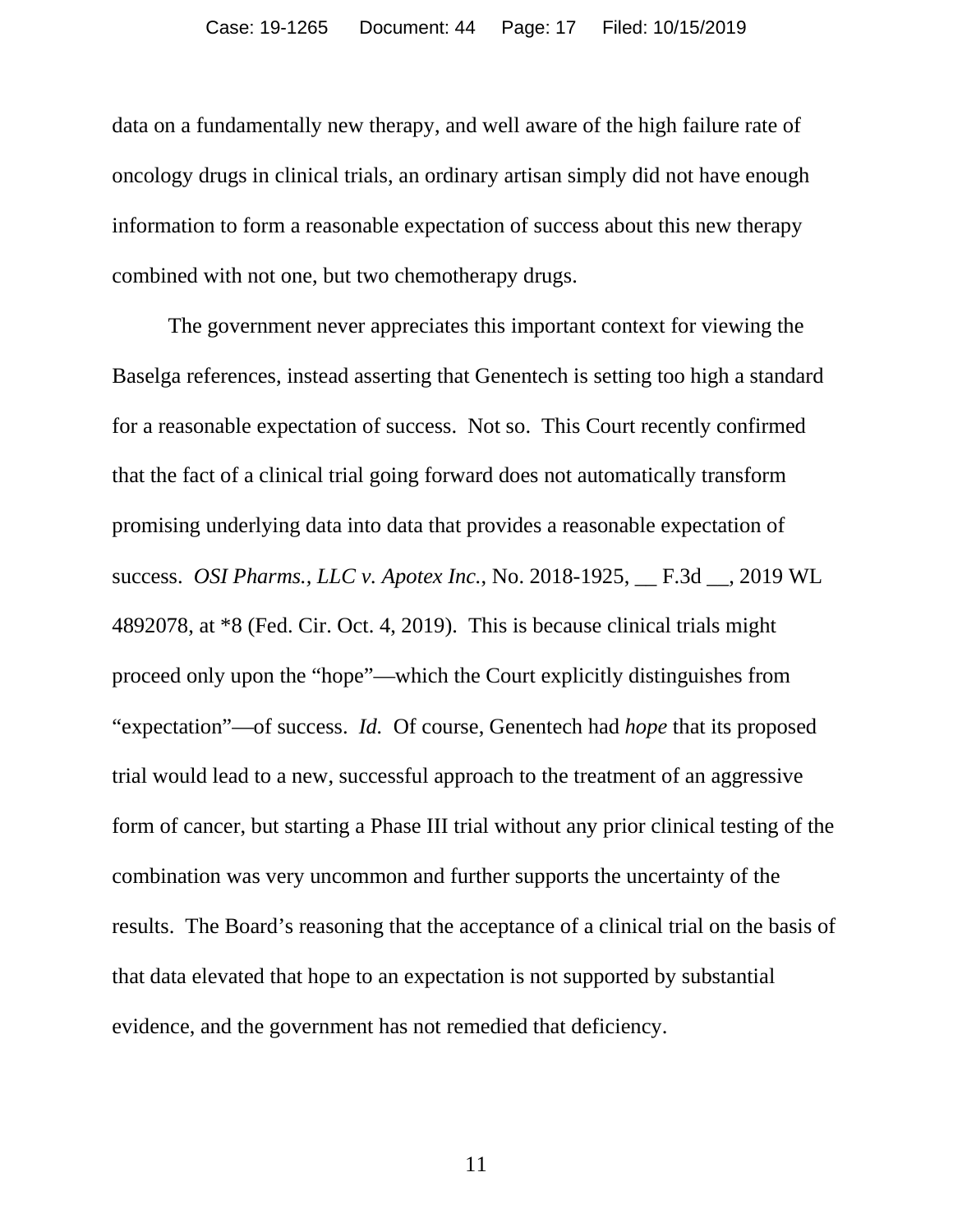The government also incorrectly asserts that Genentech cited no evidence supporting the common-sense conclusion that combining rhuMAb HER2 with chemotherapies created more uncertainty than the single-drug trial reported in Baselga '96. Again, that is incorrect. As explained by Genentech's expert, the *design* of a Phase III study of a combination therapy does not teach or suggest the *result* of that study without any data regarding that combination, and this unpredictability is underscored by the high failure rate of clinical trials in oncology. Genentech Br. 33 (citing Appx9112-9113).

Baselga '97 therefore does not move the needle towards a finding of a reasonable expectation of success.

#### <span id="page-17-0"></span>**C. The Board's Analysis of Baselga '96 Is Based On Results That The Government Concedes Were "Skew[ed]"**

Genentech's opening brief also showed that the Board's reliance on Baselga '96 rested on a simple, fundamental error: The Board compared apples to oranges. The Board read Baselga '96 to disclose that the TTP for patients treated with rhuMAb HER2 alone was 5.1 months. It compared that to the Physician's Desk Reference's statement that the TTP for a taxoid (paclitaxel) was 3 or 4.2 months. It then concluded that, because the TTP for rhuMAb HER2 appeared to be greater than the TTP for paclitaxel, combining rhuMAb HER2 with paclitaxel would necessarily result in a longer TTP than paclitaxel alone.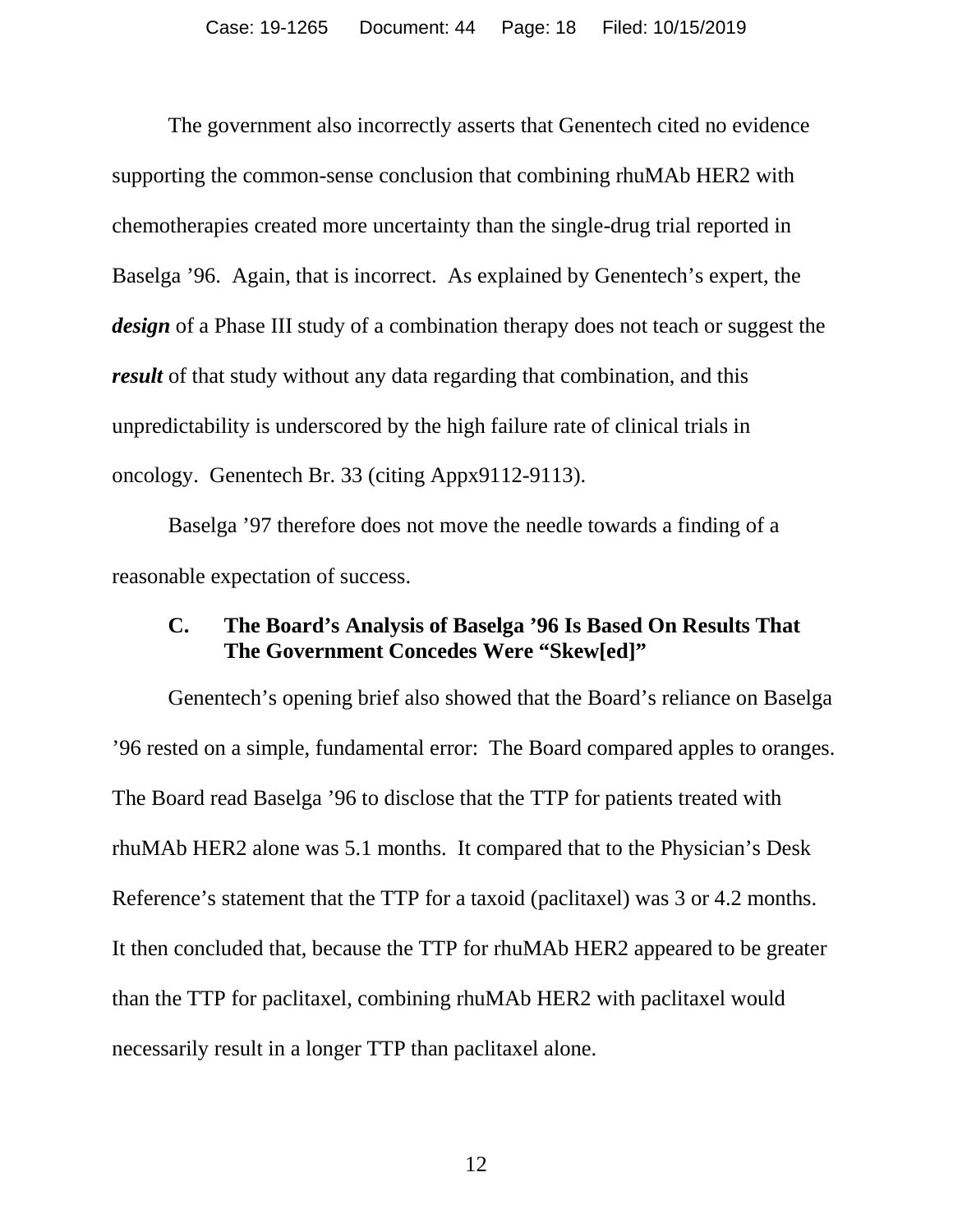The problem is that Baselga '96 and the Desk Reference reported TTP figures calculated in very different ways. The Desk Reference reported the median TTP for paclitaxel based on *every* patient treated in a 471-patient study, including the 338 patients who did not respond to treatment. Appx9514. Baselga '96, by contrast, reported median TTP for rhuMAb HER2 based on *only 16 of the 43* assessable patients in the study, excluding 22 patients who did not respond to treatment and showed disease progression. Appx33-34; Appx1084.

The government acknowledges the Board's critical mistake. It concedes (at 27) that Baselga '96 "excludes patients with no response … *potentially skewing the results upward.*" This admission should end this Court's analysis. There is simply no way of telling from these partial, admittedly "skew[ed]" results what rhuMAb HER2's actual effect on extension of disease progression was likely to be compared to treatment with a taxoid alone.

The government's attempts to argue around this clear flaw in the Board's decision fail. The government's first contention (at 26-27) is that Genentech waived any argument that Baselga '96's TTP could not be used as a comparator for paclitaxel's reported TTP because Genentech failed to make this argument in its Patent Owner Response and "accepted 5.1 months as Herceptin's TTP." PTO Br. 26-28. But there was no waiver because the petitioner never suggested comparing those TTPs in its petition or any of its papers. *See* Appx13018-13023;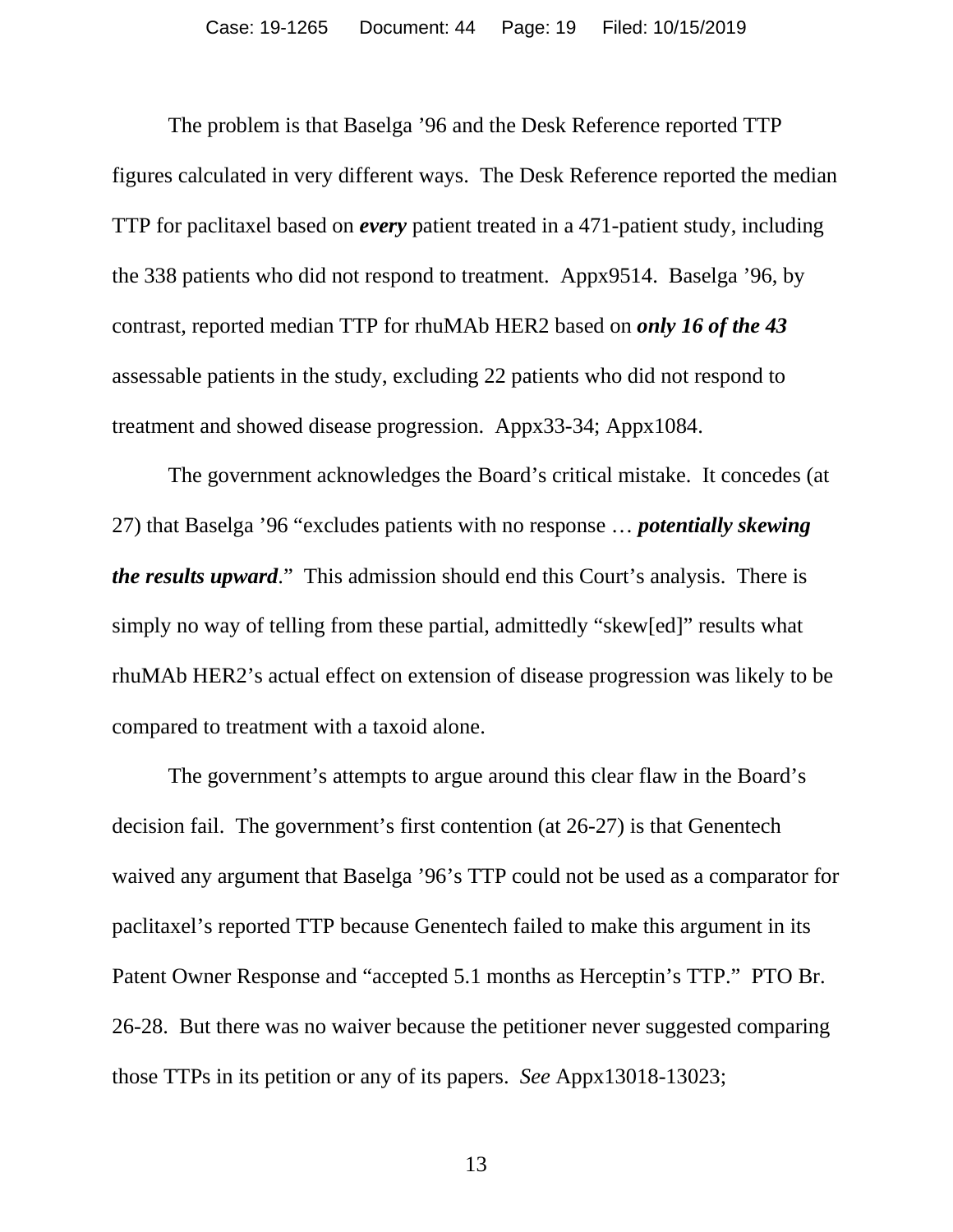Appx13808-13833. To be sure, the petition described Baselga '96 and mentioned that it reported a 5.1-month TTP. But it nowhere suggested that this TTP could or should be compared to the TTP for paclitaxel disclosed in the Desk Reference to establish a reasonable expectation of success. *See generally* Appx13013-13077. Indeed, the petition itself acknowledged that Baselga's TTP figure included only those patients with "minor response[s]" and "stable disease[s]." Appx13036. Nor did the Board suggest this reasoning in its Institution Decision, which was based on its erroneous claim construction requiring comparison to patients who received *no treatment*. Appx13312; Appx13318-13322; Appx13324. Genentech could not rebut an argument in its Patent Owner Response that was not made in the first place. *See Belden Inc. v. Berk-Tek LLC*, 805 F.3d 1064, 1080 (Fed. Cir. 2015) ("A patent owner … is undoubtedly entitled to notice of and a fair opportunity to meet the grounds of rejection."); *see, e.g.*, *EmeraChem Holdings, LLC v. Volkswagen Grp. of Am., Inc*., 859 F.3d 1341, 1348-1349 (Fed. Cir. 2017) (vacating and remanding because certain grounds for reversal were not raised with sufficient specificity in the Board's institution decision or in the briefing); *In re NuVasive, Inc*., 841 F.3d 966, 971-973 (Fed. Cir. 2016) (vacating and remanding in part where grounds for Board's rejection was raised for the first time in petitioner's reply, even though there had been notice of the grounds in parallel IPR proceedings).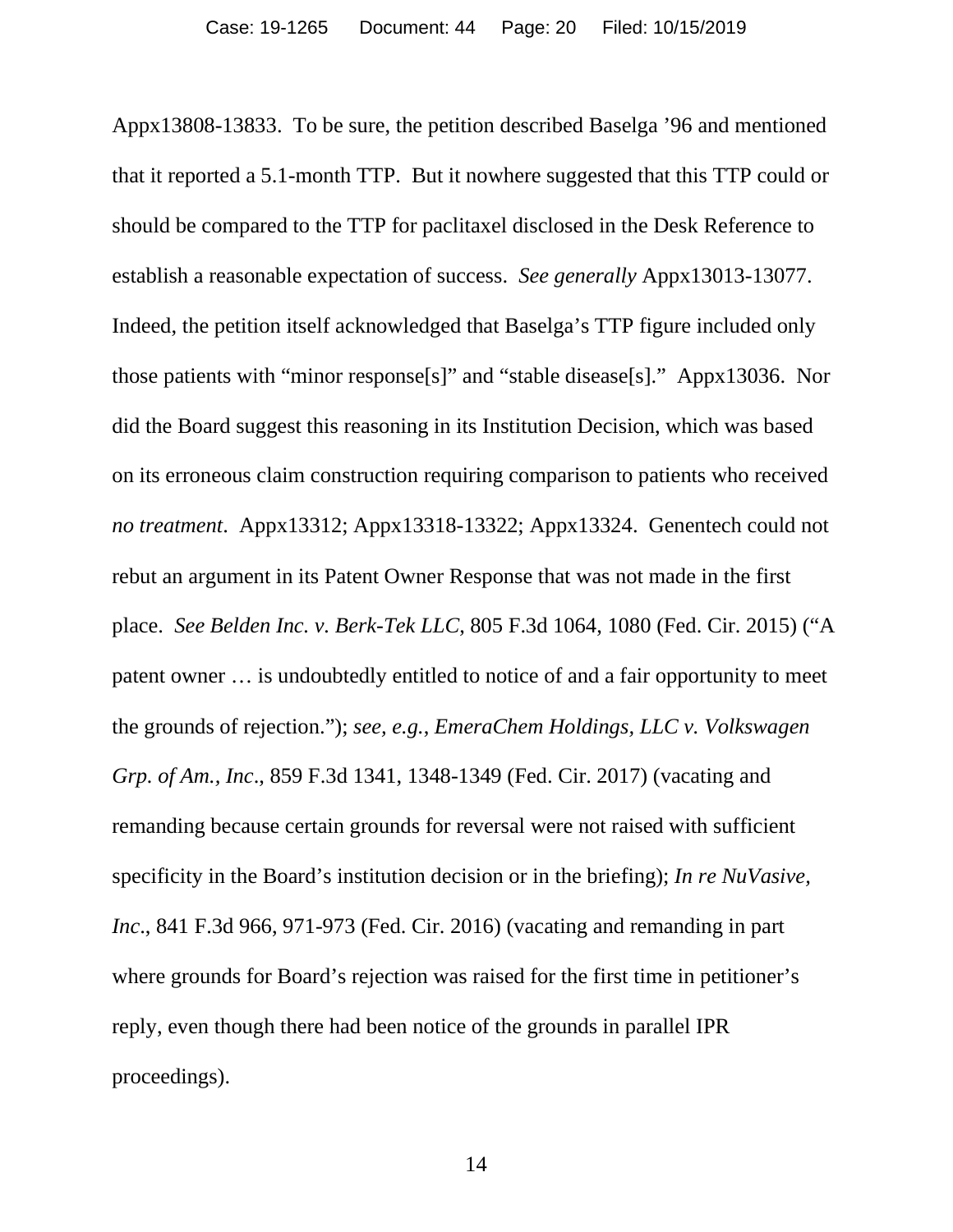The government also misses the mark when it argues that Genentech failed to show that Baselga '96's exclusion of patients without any tumor response in the calculation of TTP would matter because Baselga '96 also excluded patients in remission, possibly skewing the results in the opposite direction. PTO Br. 27-28. This argument fails for at least three reasons.

*First*, the record contains no evidence that would permit anyone to draw a reliable conclusion based on the government's unsupported speculation that multiple omissions in Baselga '96 might have cancelled each other out. *See In re Kao*, 639 F.3d 1057, 1067 (Fed. Cir. 2011) ("conjecture does not supply the requisite substantial evidence"). This absence of proof is a shortcoming in petitioners' case, not Genentech's, and means that the Board's decision is not based on substantial evidence.

*Second*, the government cannot shift the burden to Genentech to establish the actual TTP for rhuMAb HER2. *See In re Magnum Oil Tools Int'l, Ltd.*, 829 F.3d 1364, 1377-1379 (Fed. Cir. 2016) (reversing final written decision because the Board shifted the burden of proof on obviousness from the petitioner to the patent owner); *see also Honeywell Int'l Inc. v. Mexichem Amanco Holding S.A. de C.V.*, 865 F.3d 1348, 1355-1356 (Fed. Cir. 2017) ("In an *inter partes* reexamination involving obviousness, the standard is not whether the patent owner can persuasively show that one of ordinary skill would have expected failure.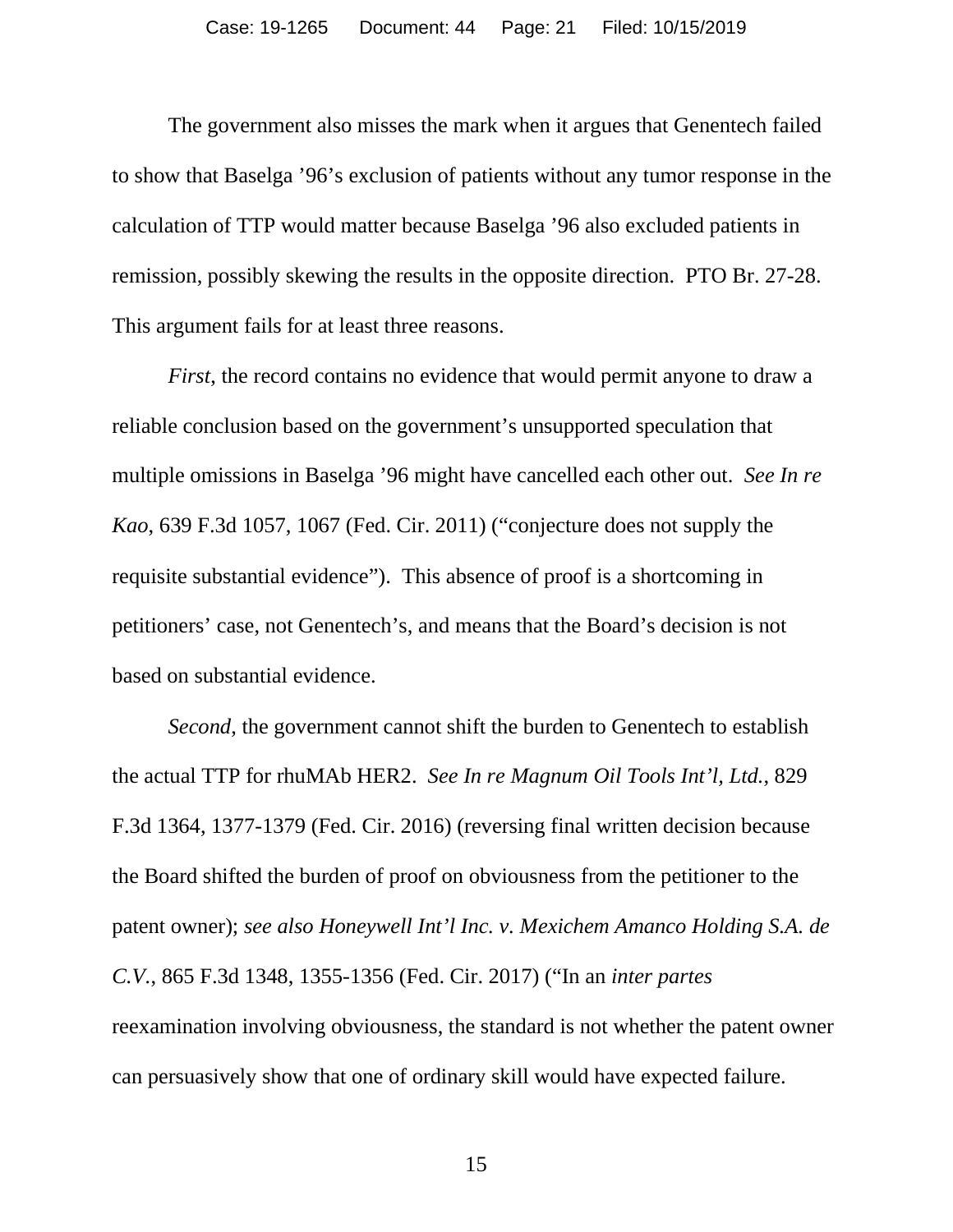Rather, the burden is on the Examiner to show that one of ordinary skill would have had a motivation to combine the references with a reasonable expectation of success."). Genentech has demonstrated that the Board's obviousness finding depended on a comparison from which no reliable conclusion can be drawn, thereby showing that the decision was unsupported by substantial evidence. Genentech does not have an *additional* burden to produce evidence showing what the result of a study with a comparable calculation would have been.

*Third*, the government cannot defend the Board's decision based on a factual rationale the Board itself did not adopt. Nowhere did the Board address the defects with Baselga '96's TTP calculation or endorse the speculative reasoning the government now advances. This kind of backfilling is legally impermissible under basic principles of administrative law. "The Board's judgment must be reviewed on the grounds upon which the Board actually relied." *In re Applied Materials, Inc*., 692 F.3d 1289, 1294 (Fed. Cir. 2012) (citing *SEC v. Chenery Corp.*, 332 U.S. 194, 196 (1947), and *In re Lee*, 277 F.3d 1338, 1345-1346 (Fed. Cir. 2002)).

Where the only reference relied on by the Board as establishing the claimed efficacy in fact provided an incomplete calculation of TTP, an ordinary artisan could not conclude that rhuMAb HER2 in combination with a taxoid would extend TTP as compared to a taxoid alone. On this basis alone, the Board's decision should be reversed or, at a minimum, vacated and remanded.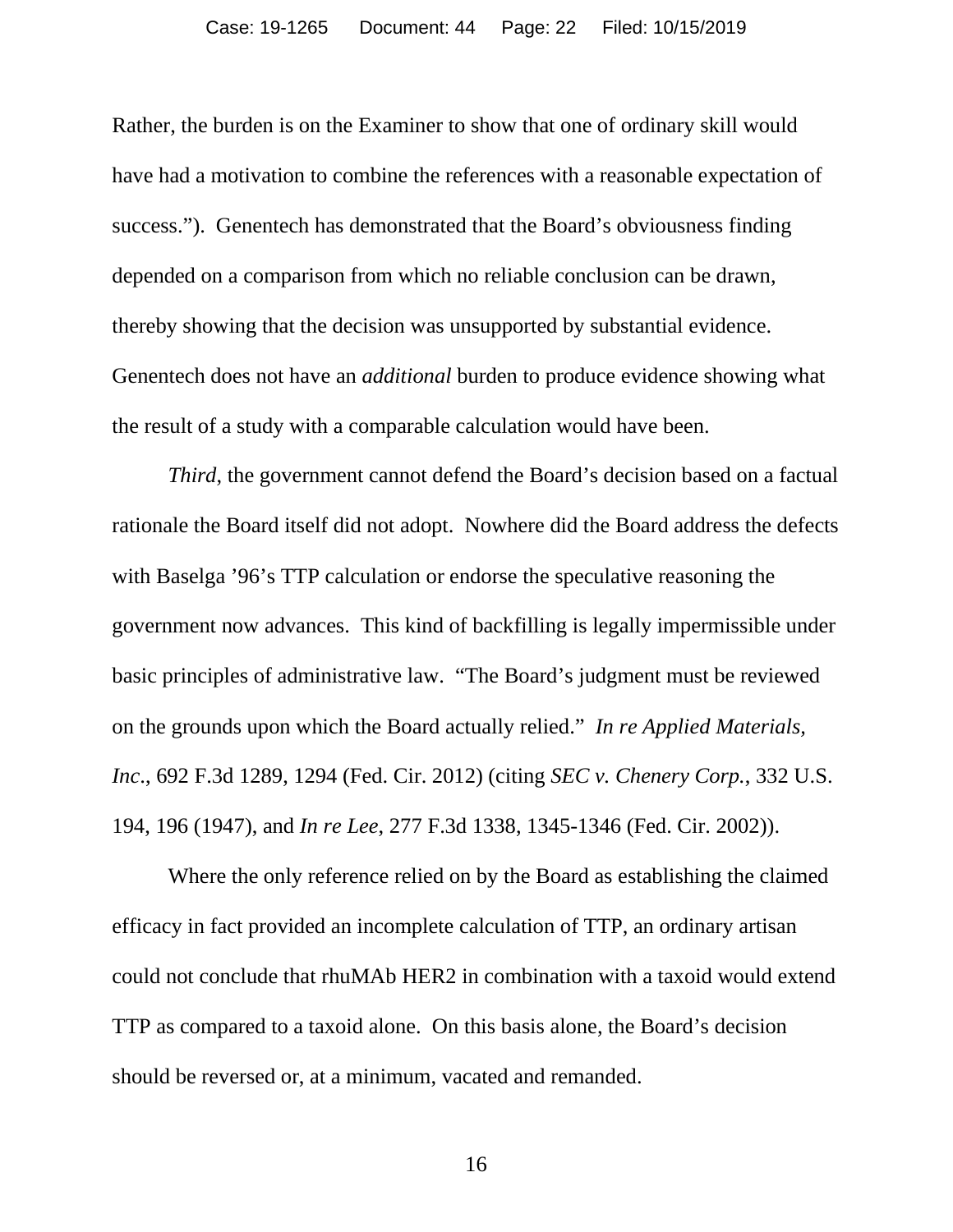#### <span id="page-22-0"></span>**D. The Board Erred In Relying On Baselga '94's Preclinical Xenograft Studies**

The government argues that Baselga '94 fills in the gaps missing from the clinical trials described in the other Baselga references because it provides data from *preclinical* xenografts—regarding the combination of rhuMAb HER2 and paclitaxel. PTO Br. 28-29. In making this argument, the government asks this Court to ignore the plain differences between preclinical studies and clinical studies, including the patients involved (human versus artificially-created tumors in mice), the end points (extension of TTP in humans over months versus the fiveweek study of response rate of tumor shrinkage reported in Baselga '94, which would again compare apples and oranges), as well as the significant limitations of the design of Baselga '94 study itself (outlined in Genentech's opening brief, at 37- 38). Brushing these differences aside, the government baldly asserts that "the whole point of Baselga '94's study was to predict efficacy in humans, not to cure cancer in mice." PTO Br. 29.

The government's argument represents a fundamental misunderstanding of the purpose of preclinical studies, which are designed to identify possible therapies for further *testing* in human patients, with no likelihood—just a hope—that such testing in human patients would achieve the same results as any prior preclinical animal-model results. That is the case here. As explained in Genentech's opening brief, while a preclinical study may motivate an ordinary artisan to combine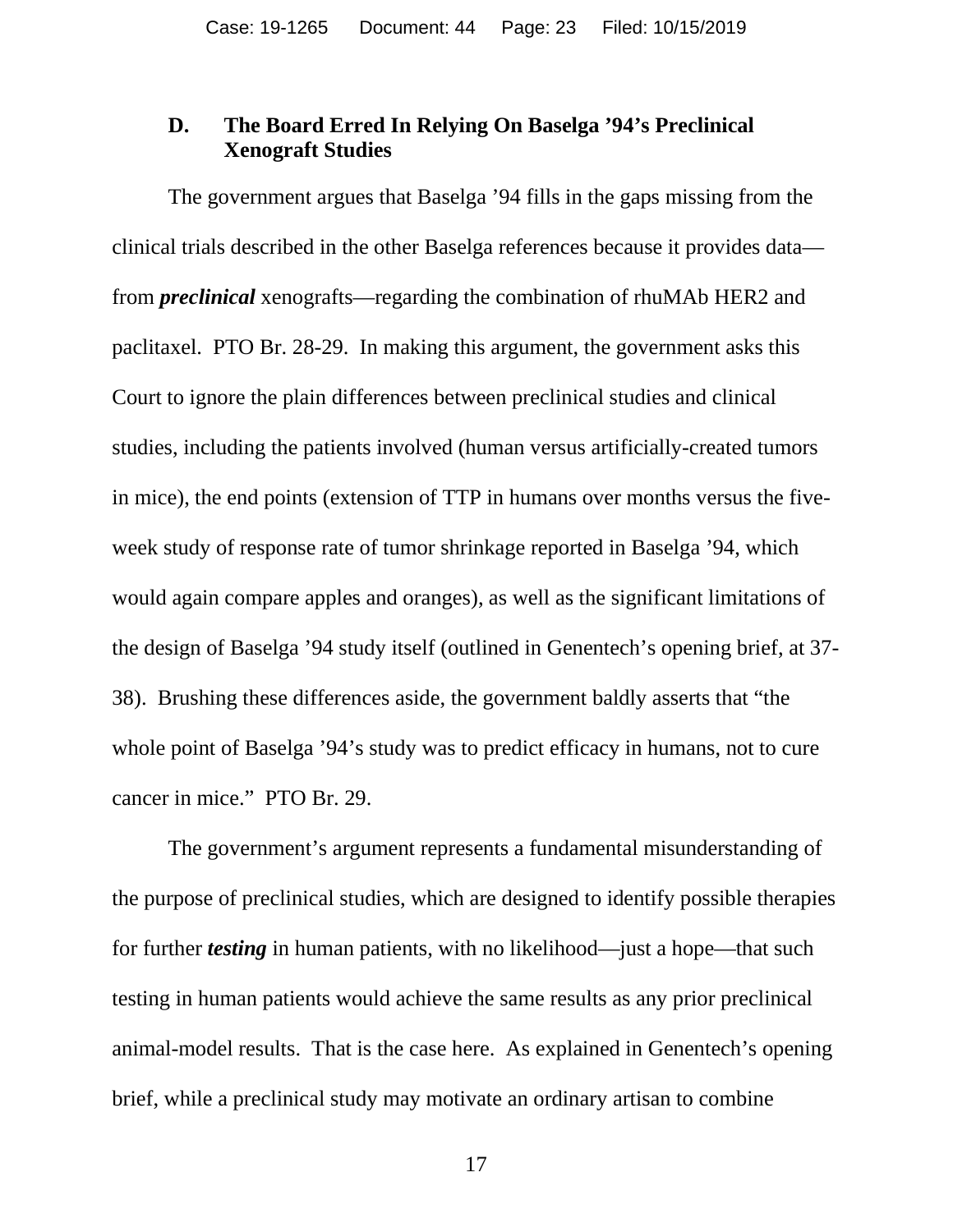rhuMAb HER2 and a taxoid for a trial in human patients, it would not suggest any particular result could be achieved with a reasonable expectation of success in human patients. Simply put, motivation to conduct a trial and an expectation of its success are two different things.<sup>4</sup> See Ericsson Inc. v. Intellectual Ventures I LLC, 890 F.3d 1336, 1352-1353 (Fed. Cir. 2018) ("Reasonable expectation of success and motivation to combine are 'two different legal concepts' that should not be 'conflated.'" (quoting *Intelligent Bio-Sys., Inc. v. Illumina Cambridge Ltd.*, 821 F.3d 1359, 1367 (Fed. Cir. 2016))).

The record evidence supports this conclusion. Indeed, the rate of eventual clinical success of positive preclinical mouse studies was known in the 1990s to be incredibly low because of (1) differences in responsiveness and activity between xenograft tumors in mice and tumors in humans (Appx8883-8885; Appx10132- 10133); (2) differences in mouse and human physiology (Appx10133); and (3) different pharmacokinetic characteristics in mice and humans (*id.*). These limitations of preclinical trials generally are only amplified in Baselga '94, which did not take basic steps to more closely approximate what might occur in human

<span id="page-23-0"></span><sup>&</sup>lt;sup>4</sup> The government's reliance on Genentech's communications with the FDA on its Phase III trial highlights this misstep. The government asserts that Appx5781 shows that "skilled artisans *did* consider Baselga '94 relevant to clinical efficacy," even though the portion of this communication the government cites asserted that Baselga '94's "data provide [a] *motivation* for clinical evaluation." PTO Br. 30 (emphasis in original).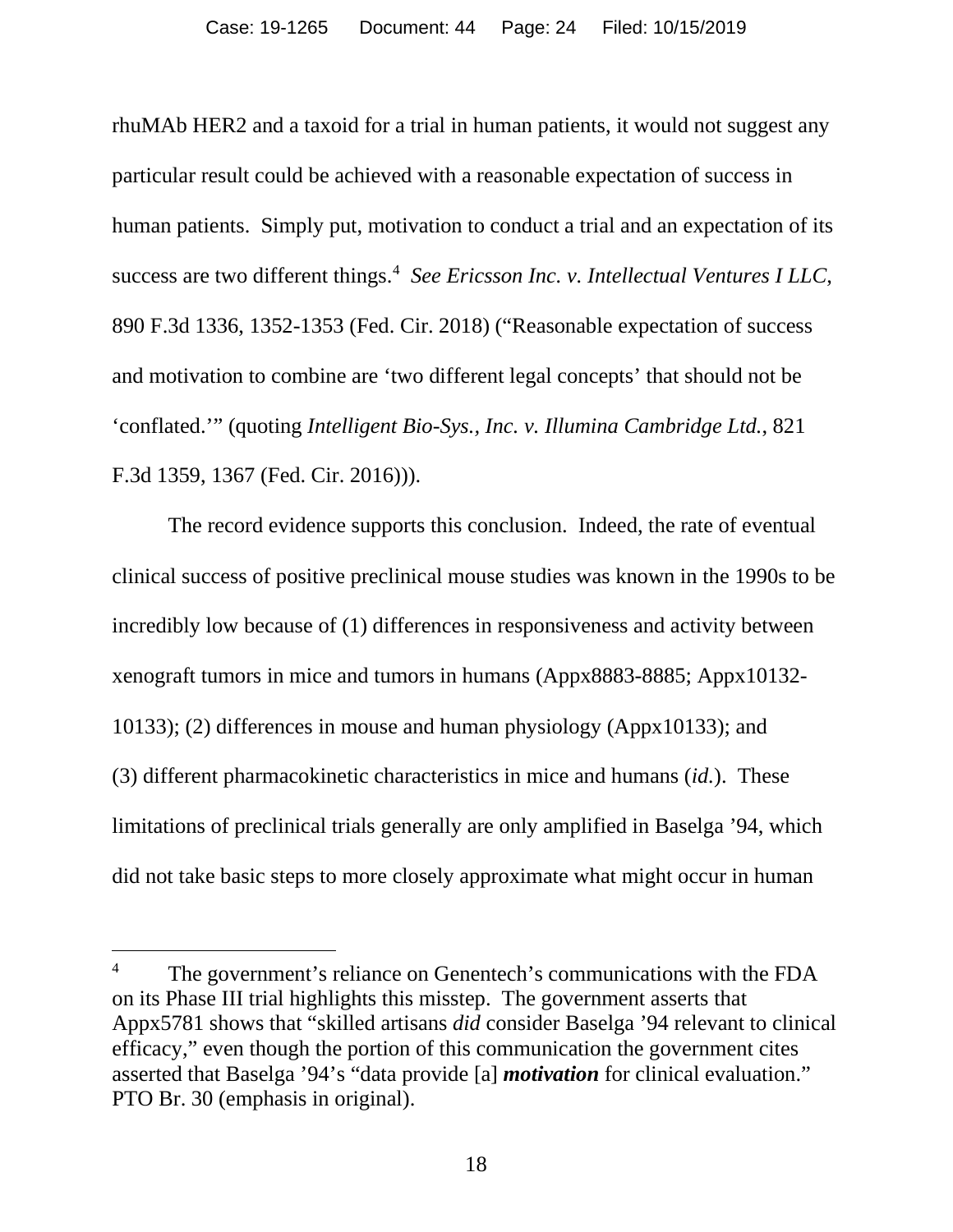patients by, for example, using multiple cell lines and/or a cell line that was representative of actual patients, implanting tumor cells in mammary glands of mice, or reporting key details and parameters of its study. *See* Genentech Br. 37- 38.

Finally, the government attempts to bolster its argument by pointing to the fact that, as the Board noted, Genentech cited Baselga '94 in seeking to proceed with the Phase III trial ultimately described in Baselga '97. PTO Br. 30-31. The government's argument only magnifies the Board's improper reliance on the inventors' path to prove obviousness. The statute is clear: "Patentability shall not be negatived by the manner in which the invention was made." 35 U.S.C. § 103(a) (pre-AIA).

Genentech submitted non-public documents regarding its FDA correspondence to show that, even from the perspective of the inventor, the combination of rhuMAb HER2 plus paclitaxel presented uncertainty. *See, e.g.*, Appx8088 ("[T]he expected clinical outcome for the administration of rhuMAb HER2 with Taxol is less certain than co-administration with cisplatinum or doxorubicin."); Appx9990. But that does not suggest those documents are relevant to the reasonable expectation of an ordinary artisan. "'The inventor's own path itself never leads to a conclusion of obviousness; that is hindsight. What matters is the path that the person of ordinary skill in the art would have followed, as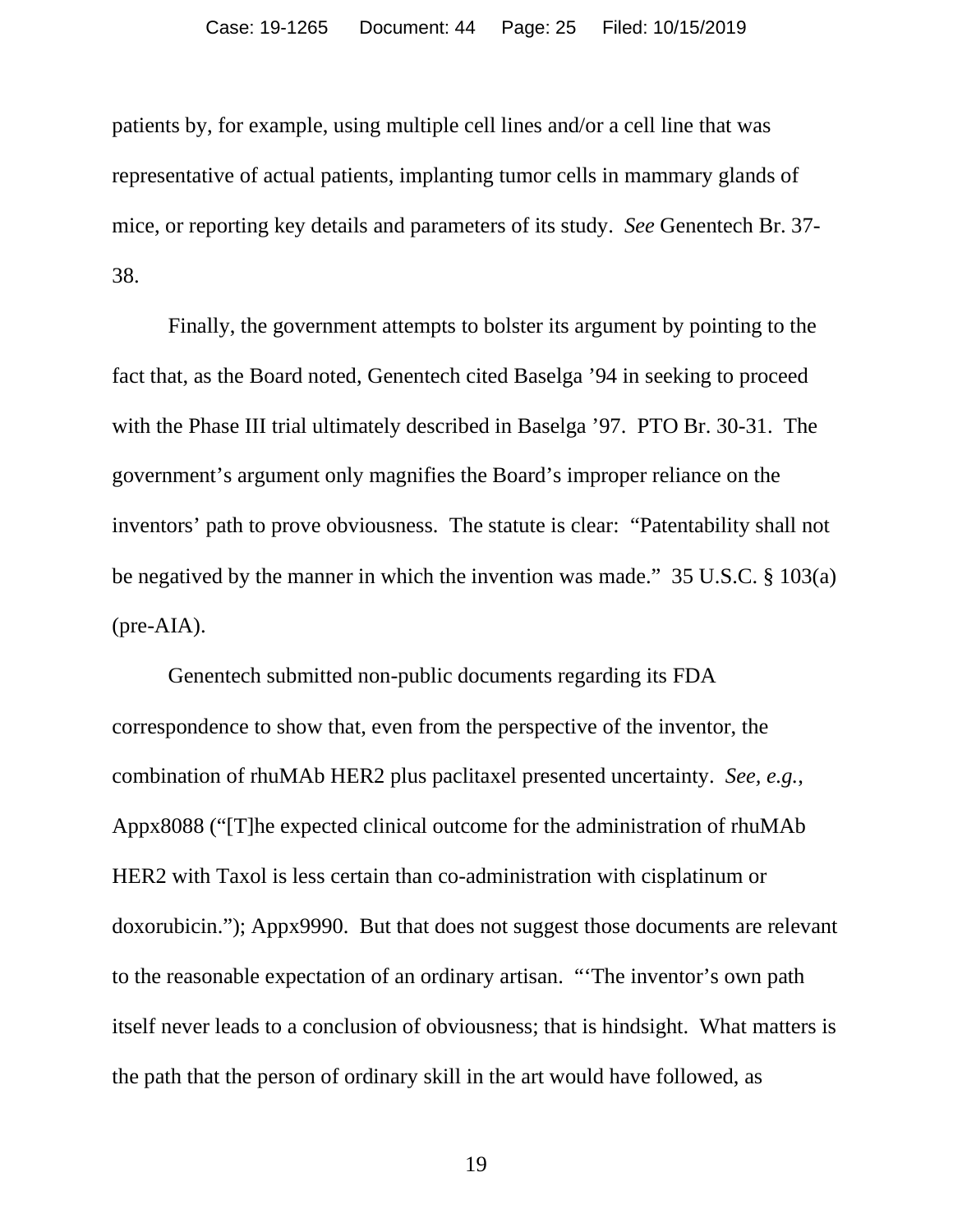evidenced by the pertinent prior art.'" *Millennium Pharms., Inc. v. Sandoz Inc.*, 862 F.3d 1356, 1367 (Fed. Cir. 2017) (quoting *Otsuka Pharm. Co. v. Sandoz*, *Inc*., 678 F.3d 1280, 1296 (Fed. Cir. 2012)); *Standard Oil Co. v. American Cyanamid Co.*, 774 F.2d 448, 454 (Fed. Cir. 1985) ("[O]ne should not go about determining obviousness under § 103 by inquiring into what patentees (i.e., inventors) would have known or would likely have done."). This is because "[i]nventors, as a class, according to the concepts underlying the Constitution and the statutes that have created the patent system, possess something … which sets them apart from the workers of ordinary skill." *Standard Oil Co.*, 774 F.2d at 454; *see also, e.g.*, *Amgen Inc. v. F. Hoffman-La Roche Ltd*, 580 F.3d 1340, 1363 (Fed. Cir. 2009); *Life Techs., Inc. v. Clontech Labs., Inc.*, 224 F.3d 1320, 1325, 1326 (Fed. Cir. 2000).

That the inventors sought, and the FDA approved, a Phase III clinical trial *testing* the later-claimed combination does not mean that an ordinary artisan (or the inventors for that matter) would have reasonably expected success in obtaining the specific result recited in the claims. Indeed, the lack of data on the combination in humans is significant in light of the highly unpredictable nature of cancer treatments, as shown by the high failure rate of drugs entering Phase III trials (almost 60%). Appx9056; *see also OSI Pharms.*, 2019 WL 4892078, at \*7 (reversing obviousness determination that relied on fact of Phase II trials, and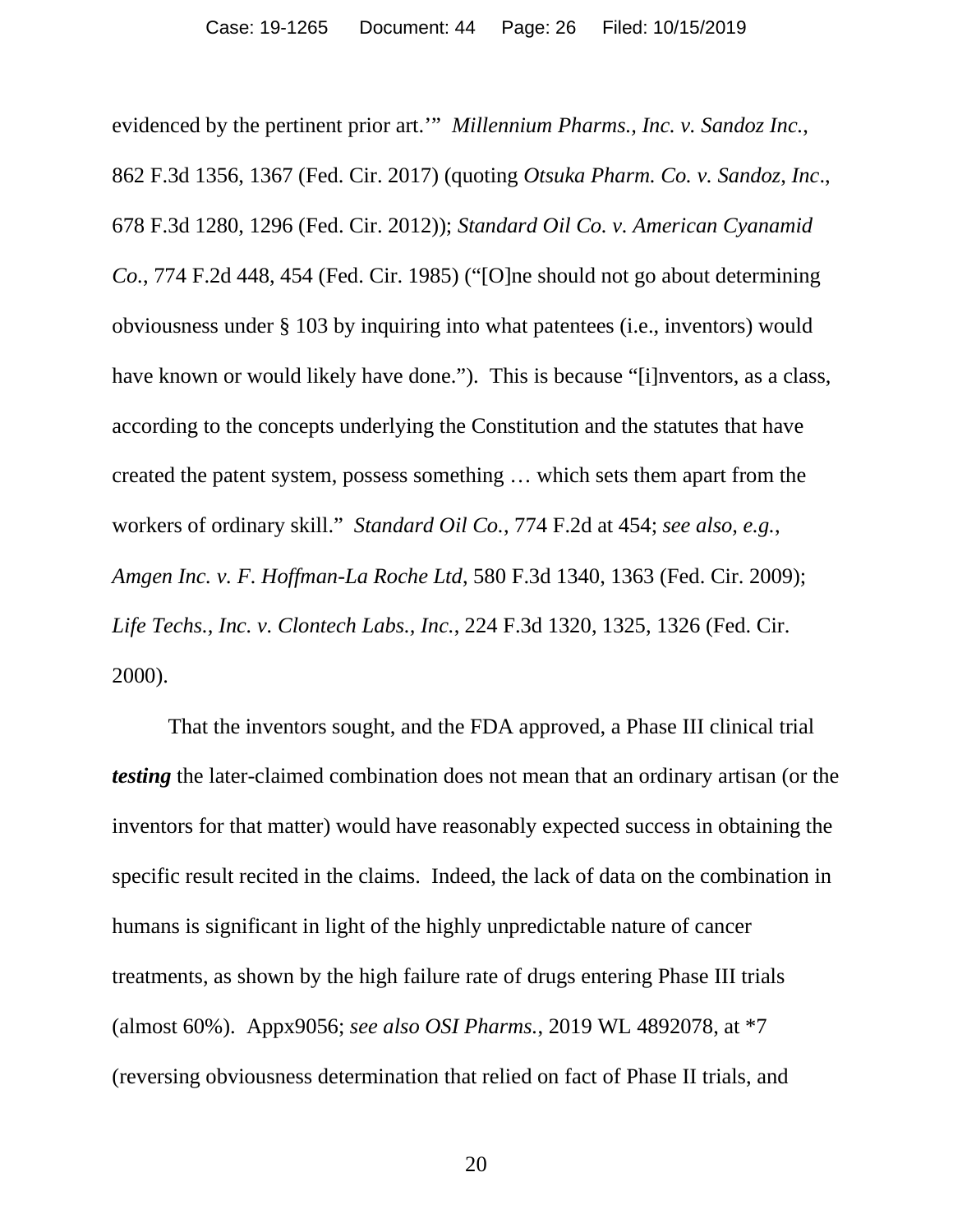noting the high failure rate of drugs in clinical trials). Accordingly, it was improper for the PTO to rely on the inventor's perspective on the prior art to support a finding of obviousness.

#### **CONCLUSION**

<span id="page-26-0"></span>The Board's decision should be reversed or, at a minimum, vacated and remanded.

Respectfully submitted,

DARALYN J. DURIE ADAM R. BRAUSA DURIE TANGRI LLP 217 Leidesdorff Street San Francisco, CA 94111 (415) 362-6666

THOMAS G. SPRANKLING WILMER CUTLER PICKERING HALE AND DORR LLP 950 Page Mill Road Palo Alto, CA 94304 (650) 858-6000

NORA Q.E. PASSAMANECK WILMER CUTLER PICKERING HALE AND DORR LLP 1225 Seventeenth Street Suite 2600 Denver, CO 80202 (720) 274-3135

October 15, 2019

/s/ Robert J. Gunther, Jr. ROBERT J. GUNTHER, JR. WILMER CUTLER PICKERING HALE AND DORR LLP 7 World Trade Center 250 Greenwich Street New York, NY 10007 (212) 230-8800

THOMAS G. SAUNDERS WILMER CUTLER PICKERING HALE AND DORR LLP 1875 Pennsylvania Avenue NW Washington, DC 20006 (202) 663-6000

ANDREW J. DANFORD WILMER CUTLER PICKERING HALE AND DORR LLP 60 State Street Boston, MA 02109 (617) 526-6000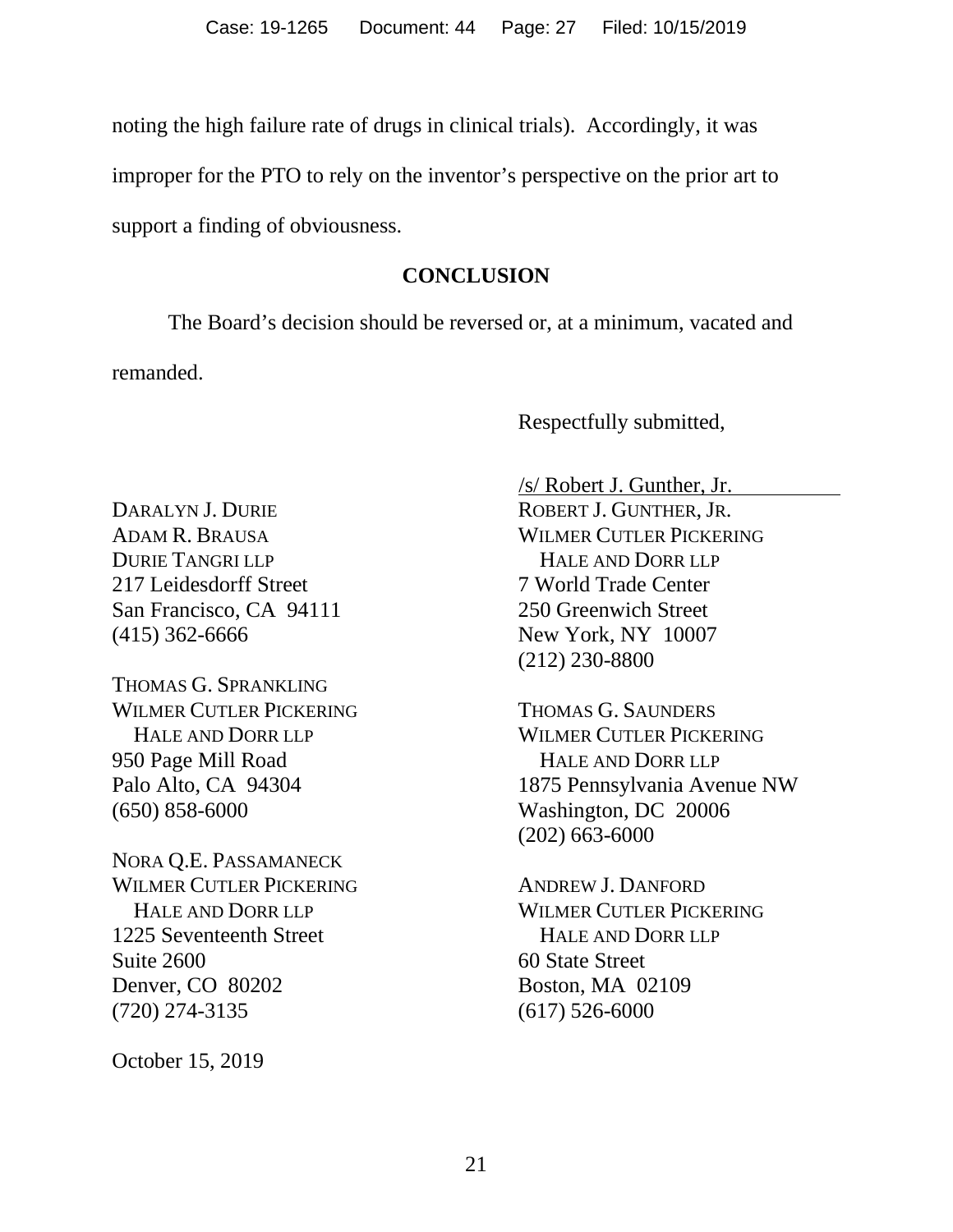#### **CERTIFICATE OF SERVICE**

I hereby certify that, on this 15th day of October, 2019, I filed the foregoing Reply Brief for Appellant Genentech, Inc. with the Clerk of the United States Court of Appeals for the Federal Circuit via the CM/ECF system, which will send notice of such filing to all registered CM/ECF users.

> /s/ Robert J. Gunther, Jr. ROBERT J. GUNTHER, JR. WILMER CUTLER PICKERING HALE AND DORR LLP 7 World Trade Center 250 Greenwich Street New York, NY 10007 (212) 230-8800